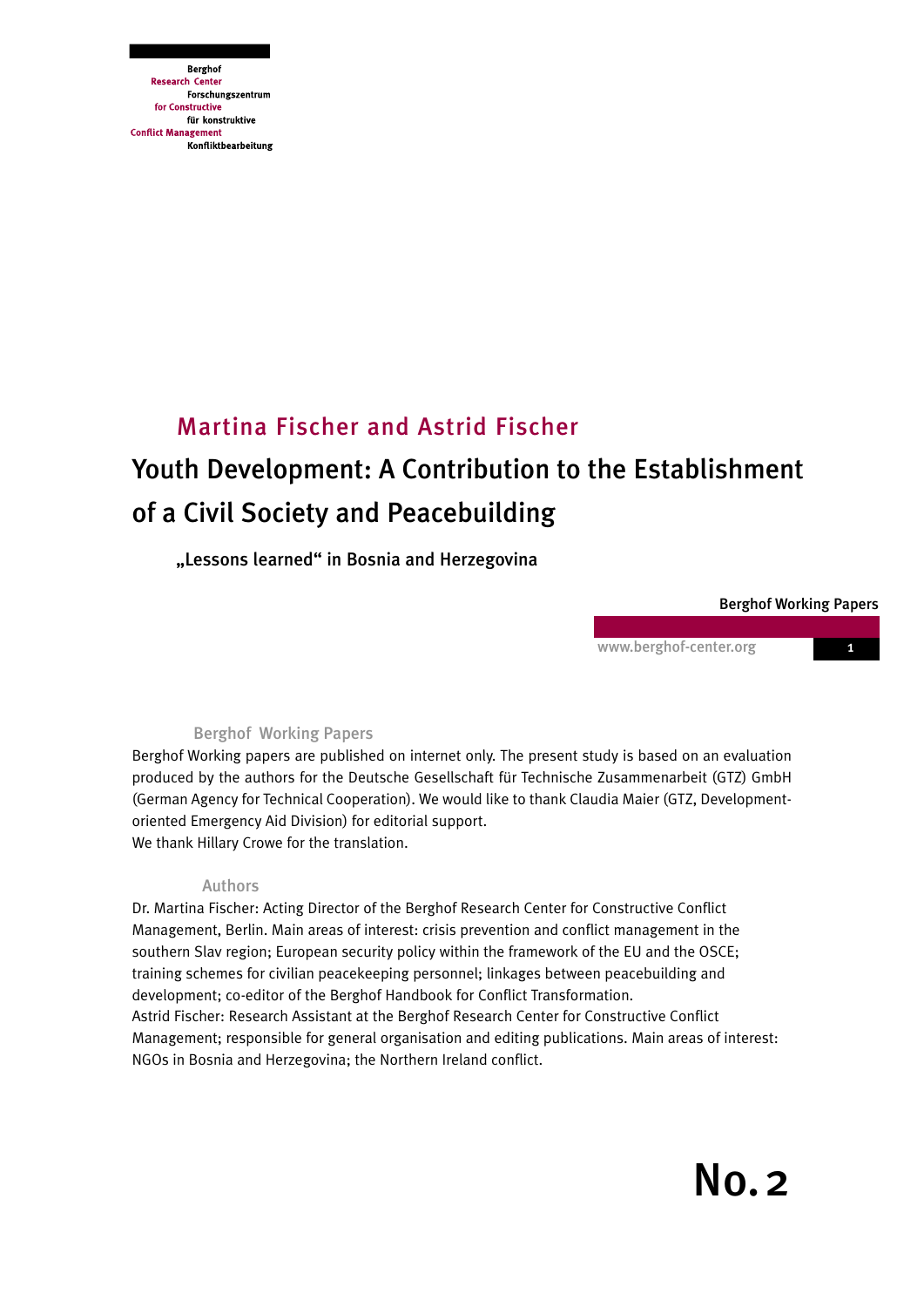# Youth Development: A Contribution to the Establishment of a Civil Society and Peacebuilding "Lessons learned" in Bosnia and Herzegovina

## Martina Fischer and Astrid Fischer

### Summary

*Experience with youth development projects in Bosnia and Herzegovina* 

Over recent years, a wide range of activities by and for youths and young adults has been developed in the two entities comprising Bosnia and Herzegovina which can make a lasting contribution to peacebuilding. They include projects aimed at empowerment, improving life chances and developing peace skills, supporting young people's self-organisation, and establishing related youth networks. Almost all of them work under extremely difficult conditions. Youth projects run by independent groups still receive negligible support from the state's official youth, cultural and education policy and often rely on financial support from foreign donors. Responding to this situation, a funding programme to support youth projects run by local actors in Bosnia and Herzegovina was launched. It was managed by GTZ with advice from the Berghof Research Cen-ter and was financed from the Federal Foreign Office's Peacebuilding Measures [FEM] budget line during the period 2000- 2002.

During the funding period, the funded projects were generally able to establish themselves more effectively in the local context. Some of them also incorporated new strategies into their work and/or developed future-oriented concepts. The priorities and strategies pursued by the local implementing agencies varied widely: some offered young people opportunities for transnational or in-terethnic encounter, while others focussed on empowerment and fostering individual peace skills. A few were involved in employment- and community-oriented youth work and offered vocational training opportunities.

The experiences show that "inter-" or "multiethnic cooperation" is too inflexible as a funding criterion. It should therefore be reviewed and modified as a matter of urgency. Inflexible funding criteria can result in NGOs being over-stretched or motivated to pursue inappropriate strategies. The experience gained by the organisations participating in the funding programme shows that interethnic cooperation in post-war societies can generally only be achieved through longer-term processes of trust- and confidence-building. This may sometimes require multitiered strategies that initially concentrate on working with members of one specific ethnic or political group over a period of time, in order to foster their basic willingness to cooperate with other groups. In strongly divided communities, approaches based on empowerment and developing individual peace skills can make a more significant con-tribution to peacebuilding than "cooperation for cooperation's sake". The strategy pursued by the funded projects – to boost young people's self-esteem and encourage them to articulate their ideas and needs – proved to be viable in this context.

Interethnic youth development work was deemed to be successful in all cases when the projects were able to: a) align the range of services to the needs of the target group; b) gain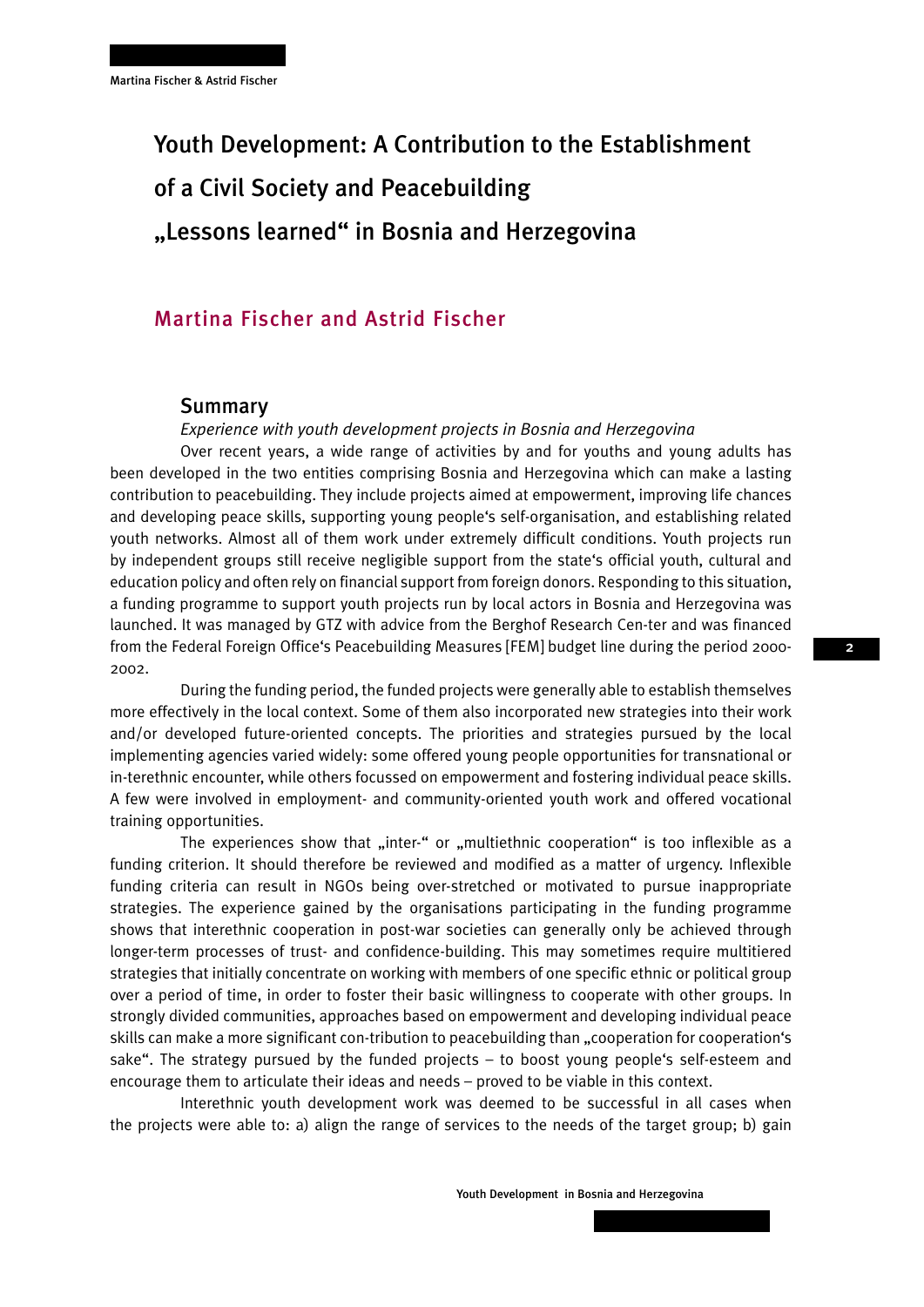acceptance in the family environment through the involvement of parents; c) create synergies in youth work by involving schools and teachers, and d) establish good relations with local and regional politicians and administration. Nonetheless, major obstacles – rooted in the so-cial and political context – were also evident, limiting the scope for the NGOs' work.

One difficulty often facing NGOs is that school and education policy regu-lations adopted at a higher level are geared towards ethnic segregation (differ-ent curricula, separate teaching languages and religious education). This makes life difficult for teachers who are interested in multiethnic cooperation and, in many places, results in the geographical separation of children and young people from different communities. NGOs cannot suspend school and education policy regulations that are aimed at ethnic segregation. Nonetheless, the exam-ples show that through their networking activities, they can help establish a social climate which is conducive to peaceful community relations and understanding, in which people employed in the education sector are encour-aged to work towards changing the prevailing conditions. The task of equipping and reforming the school system is an urgent priority which requires joint strategies by government and civil society actors. It is also important to motivate young people to voice overt criticism of mismanagement at local level and encourage them to take an active role in political and social affairs. The message to be conveyed to them is that they are not just "political pawns", and that they themselves can make a difference.

However, it has also become apparent that funding schemes need to be better attuned to the specific needs and dynamics of the local NGOs. Some NGOs wanted the funding periods to be extended so that activities can be planned over the longer term.

#### *Key challenges for youth work*

A major challenge for further work is to create economic and employment prospects for young people in order to stem the tide of outmigration from Bosnia.<sup>1</sup> Otherwise, the loss of talented young people is likely to pose a major threat to the country's development prospects. The increased outmigration since the war is partly due to the lack of vocational training opportunities in Bosnia. The launch of appropriate training programmes in technical or craft occupations, commerce and industry could improve young people's prospects in the job market and do much to encourage them to remain in their own country. Some NGOs (such as Ipak) have developed pioneering approaches in this area which could pave the way for further initiatives. However, this challenge cannot be mastered by NGOs on their own. The same applies to the task of establishing income-generation measures. Experience has shown that to ensure the success of income-generation projects, intensive cooperation with professionals from the relevant sector is essential. Working with companies may also be useful in this context.

It has also become apparent that when devising youth projects, the different needs of boys and girls (or young women and young men) must be taken into account. Project experience has shown that young men and women are exposed to different realities and socially constructed roles in post-war societies. It has also become clear that "gender balance", as a funding criterion, needs to be reviewed and defined more precisely. In many cases, the "gender" category is simply equated with a quota for women; an understanding of the different roles and needs of boys and girls is not developed to an equal extent in all Bosnian NGOs. To ensure that projects comply with this criterion and that the NGOs do not view it as a meaningless label to which they merely pay lip service, donor

1 See GTZ – Martina Fischer/Julie Tumler: *Möglichkeiten der Förderung einer "Peace Constituency" in Bosnien-Herzegowina,*  Eschborn 2000, and Martina Fischer: *Vorschläge zur Unterstützung von Projekten der gemeinwesen- und beschäftigungsorientierten Jugendarbeit; Bericht zum Gutachtereinsatz im Projekt "Förderung von Jugend-, Bildungs- und Kulturarbeit in BiH*, PN 2001.9081.9.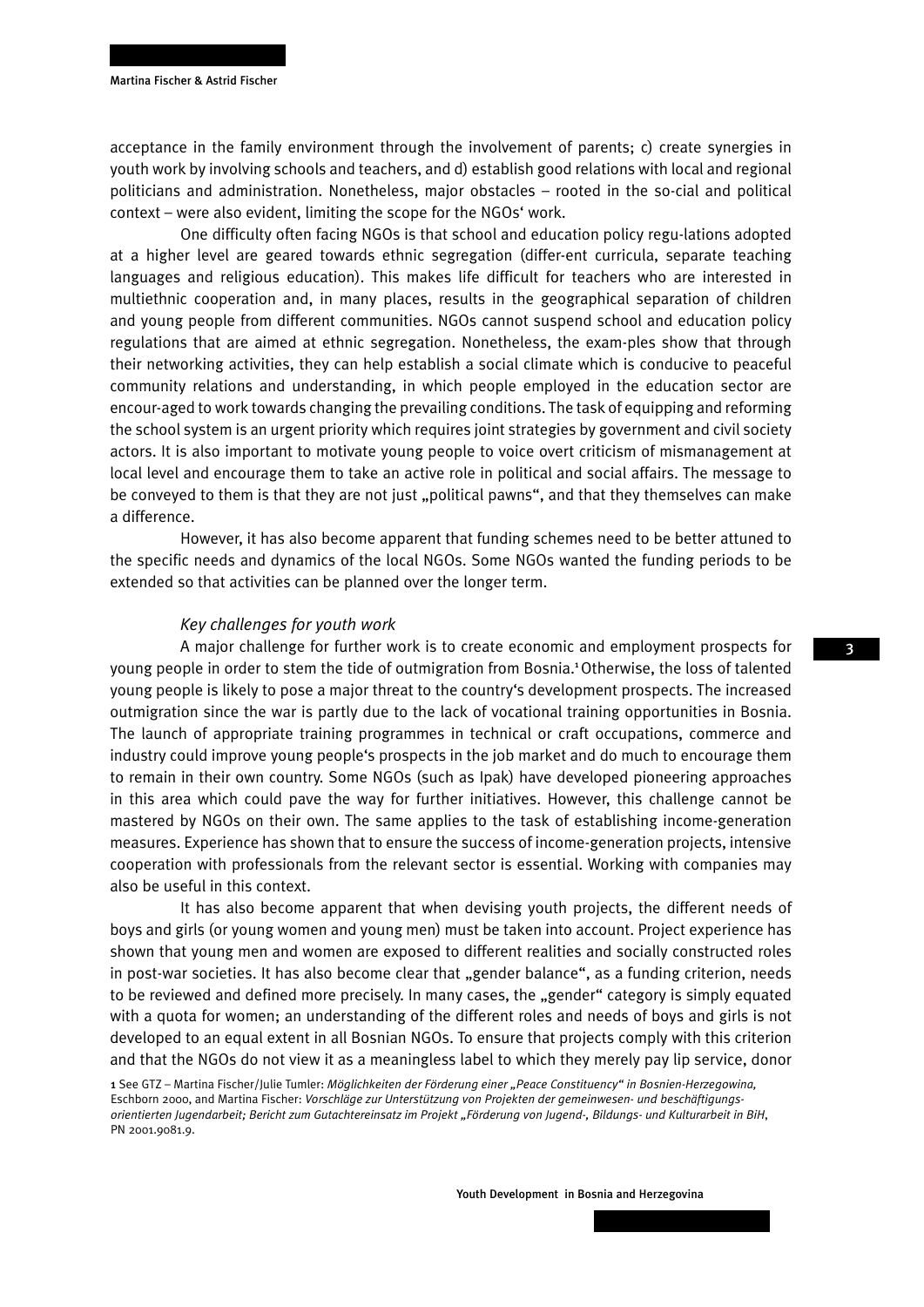programmes and implementing agencies should define their expectations more precisely.

A key challenge for NGOs is also to cultivate contacts with representatives of politics and administration on an ongoing basis. Whenever personnel changes take place, new allies must be identified and "socialised", i.e. made aware of the project's objectives and regularly updated on progress. Constructive forms of cooperation with local authorities should therefore be given targeted support.

A further challenge is to combine approaches which can traditionally be classified as development cooperation (vocational training and employment promotion) with instruments from peace and human rights (especially "civil conflict management" and "empowerment" of disadvantaged groups). Here, the key priority must be to support local initiatives which are already pursuing this approach and create incentives for new ones to develop elsewhere. There should therefore be a particular focus on employment- and community-oriented youth work, i.e. expanding youth centres on the basis of young people's self-organisation, and targeted community-based youth work in combination with training and employment initiatives. By providing relevant training, young people can also be encouraged to set up craft industries and implement their innovative ideas. This approach can also contribute to institution-building at local level.

There is clearly a real need for this type of approach, especially in rural regions in the eastern part of Republika Srpska, which have generally been by-passed for funding purposes until now. The NGO Ipak, which also received funding from GTZ and the Federal Foreign Office (AA) until 2003, finally developed a project in direct consultation with the Berghof Research Center with the aim of responding to this challenge. The project has been running since 2002 with financial support from the German NGO "Schüler Helfen Leben" (see Berghof Working Paper No.1 by Martina Fischer). The project is a positive example of how much can be achieved through "capacity-building" and the rigorous implementation of "lessons learned" through partnership between external actors and a local NGO.

#### *Starting points for external actors*

External actors, in conjunction with NGOs, could and should make efforts to change the situation in the school system in Bosnia. Starting points include providing equipment for schools and increasing the pressure on the political authorities to harmonise the school curricula in order to avoid further ethnic divisions.

Moreover, external actors, in cooperation with the state's education authorities, should work to establish targeted vocational training opportunities in Bosnia. This approach, which can be classified as a "traditional" development instrument, would improve conditions for the country's economic recovery while creating prospects for young people in Bosnia, thus offering the hope that innovative potential will remain in the country.

If young people in Bosnia and Herzegovina continue to be left to their own devices, this will exacerbate the negative trends that are seriously impeding the country's development and the peace process. The lack of long-term prospects increases the likelihood that young people will be drawn into criminal or mafia organisations (drug trafficking and prostitution). They may also become an easy target for the nationalist forces which have a vested interest in perpetuating the logic of war and terrorist violence. There is also a real risk that the exodus of qualified young people will continue, worsening the alarming "brain drain" out of Bosnia.

To counteract these trends and improve the chances of young people being taken seriously as a force for social innovation and reconciliation, it is important to continue supporting civil society initiatives developed by local actors. External actors should therefore expand their contacts with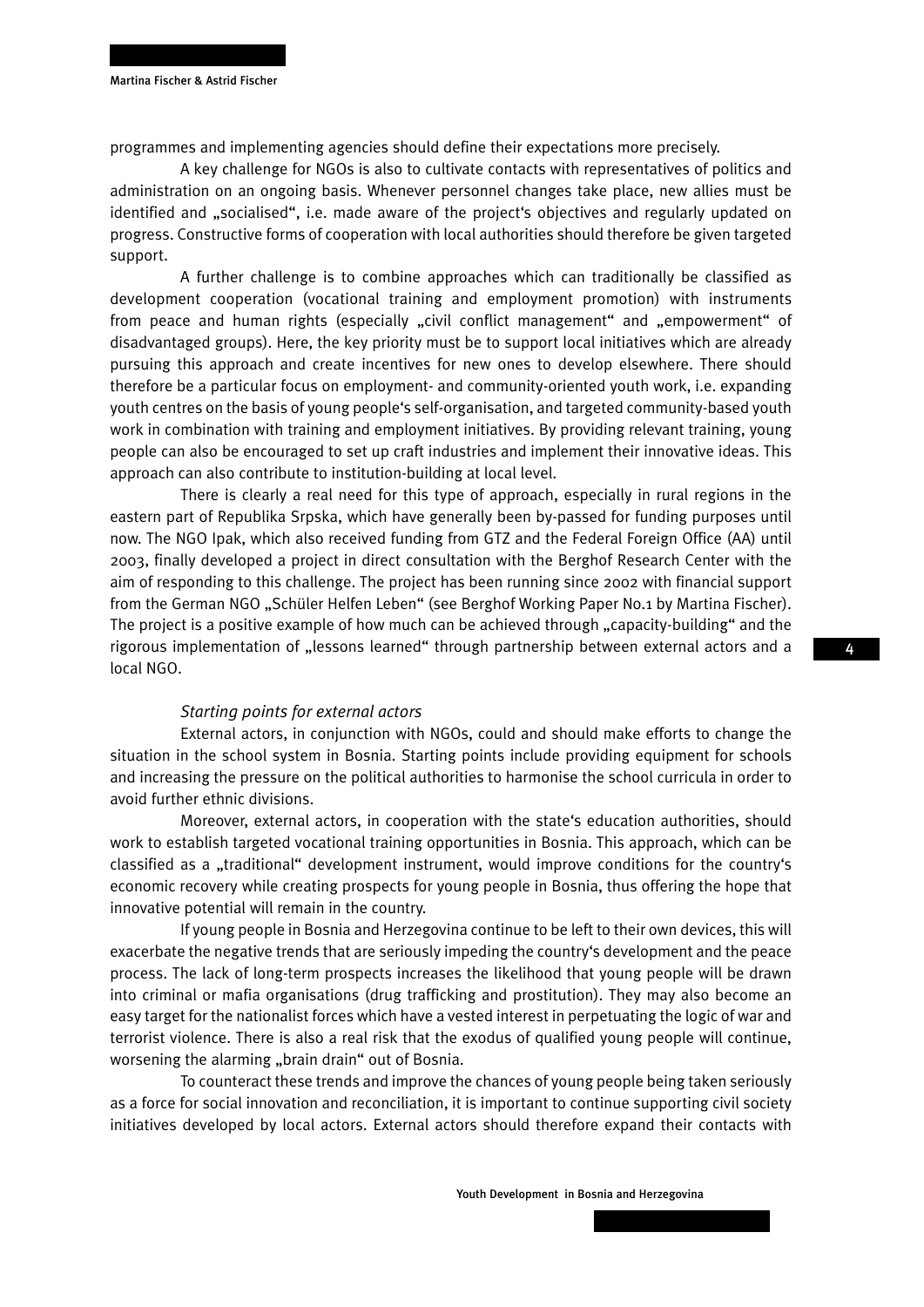NGOs involved in youth work in Bosnia and provide ongoing support for their activities. This support must be based on a long-term, process-oriented approach rather than on short-term results and performance criteria.

## 1 Summary

#### 1.1 The social and political context

More than seven years after the Dayton Agreement, there is still very little prospect of a stable peace in Bosnia and Herzegovina. Bosnian society remains divided by numerous lines of conflict. The Bosnian population is still beset with fears which are manifested as support for radical nationalists. The most serious and unresolved challenges facing Bosnia and Herzegovina are still refugee return, settlement of property claims, and economic consolidation. The often intersecting lines of conflict within Bosnian society include tensions between

- · Serbs, Croats and Bosniaks;
- · Catholics, Orthodox and Muslims (and, in some areas, other religious minorities as well);
- · refugees/displaced persons and the local population;
- · refugees returning from abroad and the local communities;
- · urban and rural communities;
- · the sexes;
- · the employed and the jobless;
- · war profiteers and those who have lost out as a result of the war.

During the period 2000-2002, a funding programme for youth development, education and cultural projects in Bosnia and Herzegovina was devised by the Deutsche Gesellschaft für Technische Zusammenarbeit (GTZ) GmbH (German Agency for Technical Cooperation) in conjunction with the Berghof Research Center. It was managed by GTZ's Division for Refugee and Emergency Aid.<sup>2</sup> The funding was based on the following premises:

1. Young people offer tremendous potential for social innovation and are a promising target group for reconciliation work, especially in post-conflict situations. Compared with the victims'/ perpetrators' generations, younger age groups are often more open to dialogue and more willing to set aside their stereotyped ways of thinking.

2. At the same time, however, young people have a highly destructive potential which can sparked off by society's neglect of this group. Young people who have no prospects – such as education or employment opportunities – may resort to crime. Experience in many post-conflict societies has shown that if no social integration initiatives are available, male youths, in particular, form a willing pool of recruits for political leaders with a vested interest in perpetuating violent conflict.

3. A further outcome of society's neglect of this group is the migration of qualified young people to countries which they believe will offer them better opportunities. This results in a braindrain and the loss of the most vital resources for social development.<sup>3</sup>

2 As a rule, the Federal Foreign Office only grants funding from the FEM budget line to projects which are time-bound to the current financial year, i.e. they must finish by the end of December of the year in question. This means that the funding period lasts for a maximum of one year. There is no guarantee that further funding will be granted. The funding period for the Bosnian NGOs was therefore initially restricted to one year. However, after project visits, needs assessments and regular reports to the Federal Foreign Office, and in light of the positive outcomes achieved, funding was finally extended to cover the years 2001 and 2002. 3 See GTZ – Martina Fischer/Julie Tumler, 2000. This paper, which was written four years ago, showed that out-migration from Bosnia was already very strong at the time. This trend continued during the funding period (see also Chapter 6).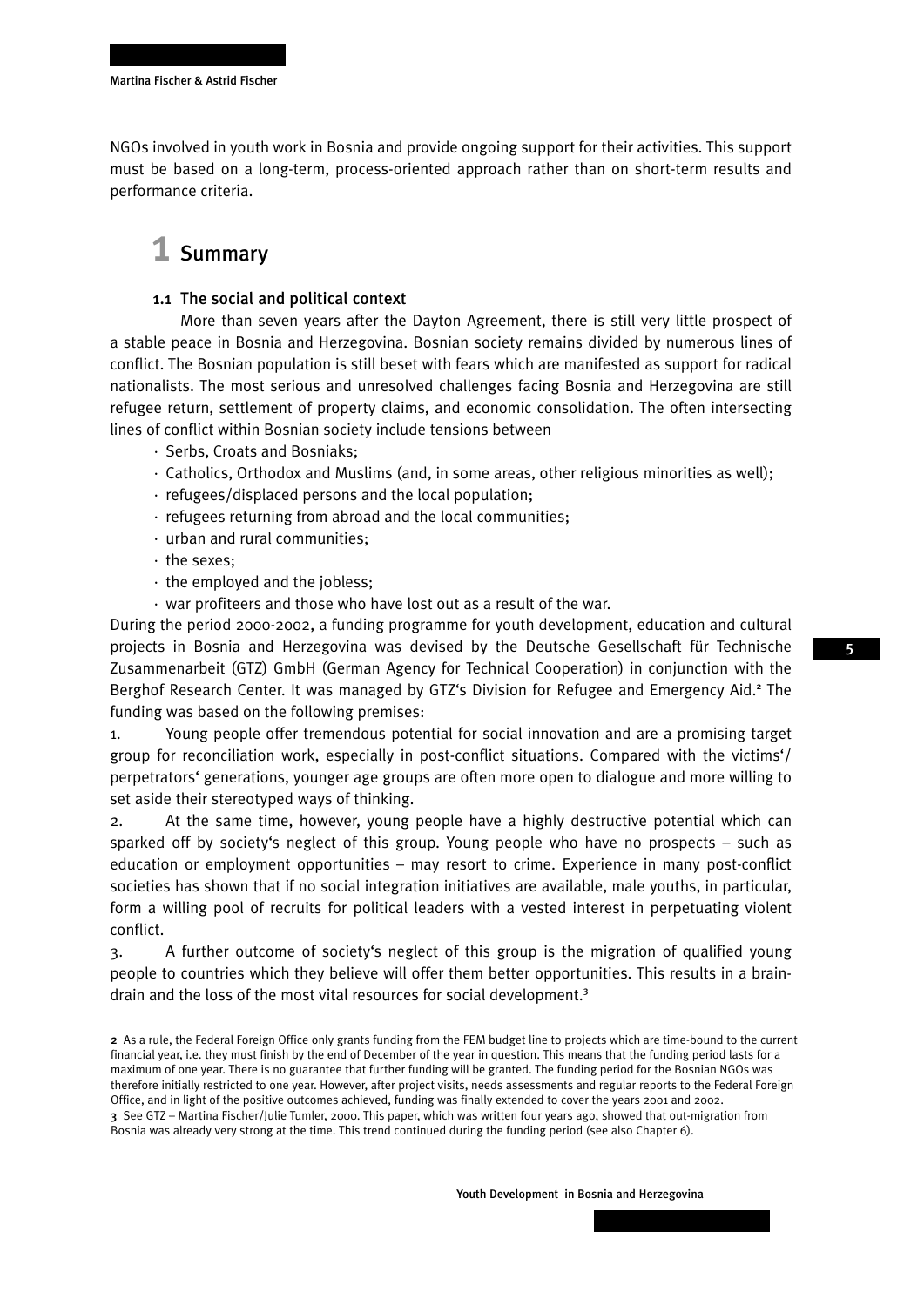4. Systematic support for initiatives which work to improve opportunities for development and social participation and give young people training in peace skills is crucial in post-conflict regions such as Bosnia and Herzegovina. In order to harness young people's creativity and minimise their destructive potential, special priority must be given to this group when devising measures to support civil society.

The "Funding Programme for Youth Development, Education and Cultural Projects in Bosnia and Herzegovina" was launched in order to support initiatives which aim to overcome the lines of conflict within Bosnian society and/or contribute to the empowerment of disadvantaged groups, e.g. by improving the prospects of young people growing up during or after the war. Support was therefore granted to projects which facilitate young people's self-organisation and empower them to voice their political and social concerns more effectively, and to organisations in which adults are working to improve young people's prospects or foster their peace skills. The aim, firstly, was to enhance the sustainability of existing projects by providing funding for equipment, and, secondly, to offer NGOs the opportunity to intensify those activities which help to foster young people's own initiative, promote understanding across lines of conflict, and improve young people's living and working conditions.

Funding was provided for projects in both entities, not only in rural regions and small towns but also urban problem areas. Only projects run by local actors<sup>4</sup> were eligible for funding. Some of the projects focussed mainly on creating spaces for encounter. They offer incentives to encourage cooperation among young people from different communities and are therefore aimed at bridging the lines of conflict within Bosnian society (interethnic, rural-urban, tensions between the local community and refugees/displaced persons). Some projects also established transnational exchange programmes in the fields of education, sport, the arts and culture, while others ran training programmes in conflict management and intercultural communication or provided media training for young people. Some of the projects offered training opportunities in the trades or launched employment initiatives, including further training for teachers and educationists in interactive/participatory teaching methodologies. A few of the projects specialised in the provision of psychosocial care for young people (psychological support for refugees/displaced persons, drug/addiction counselling) or ran awareness campaigns on violence against children, the dangers associated with drugs, etc.

#### 1.2 The study's objectives and methodologies

This paper summarises the key experiences gained during the three-year funding period and identifies "lessons learned" which may be useful for external actors involved in youth development in conflict regions. It is based on an evaluation of the funding applications and annual reports submitted by the organisations whose funding bids were successful. Project visits also took place, when discussions were held with representatives of the implementing agencies and target groups. Members of the local community (e.g. representatives of educational institutions or local authorities) were also interviewed in some cases. The discussions focussed on issues relating to organisational and strategic development (also in relation to the projects' other work), the projects' integration into the local political and social context, and future prospects for youth development

4 Some of these local actors are registered as international NGOs. In these cases, the term "local" refers to the fact that almost all the project staff are Bosnians and the objectives and strategies are developed at local level.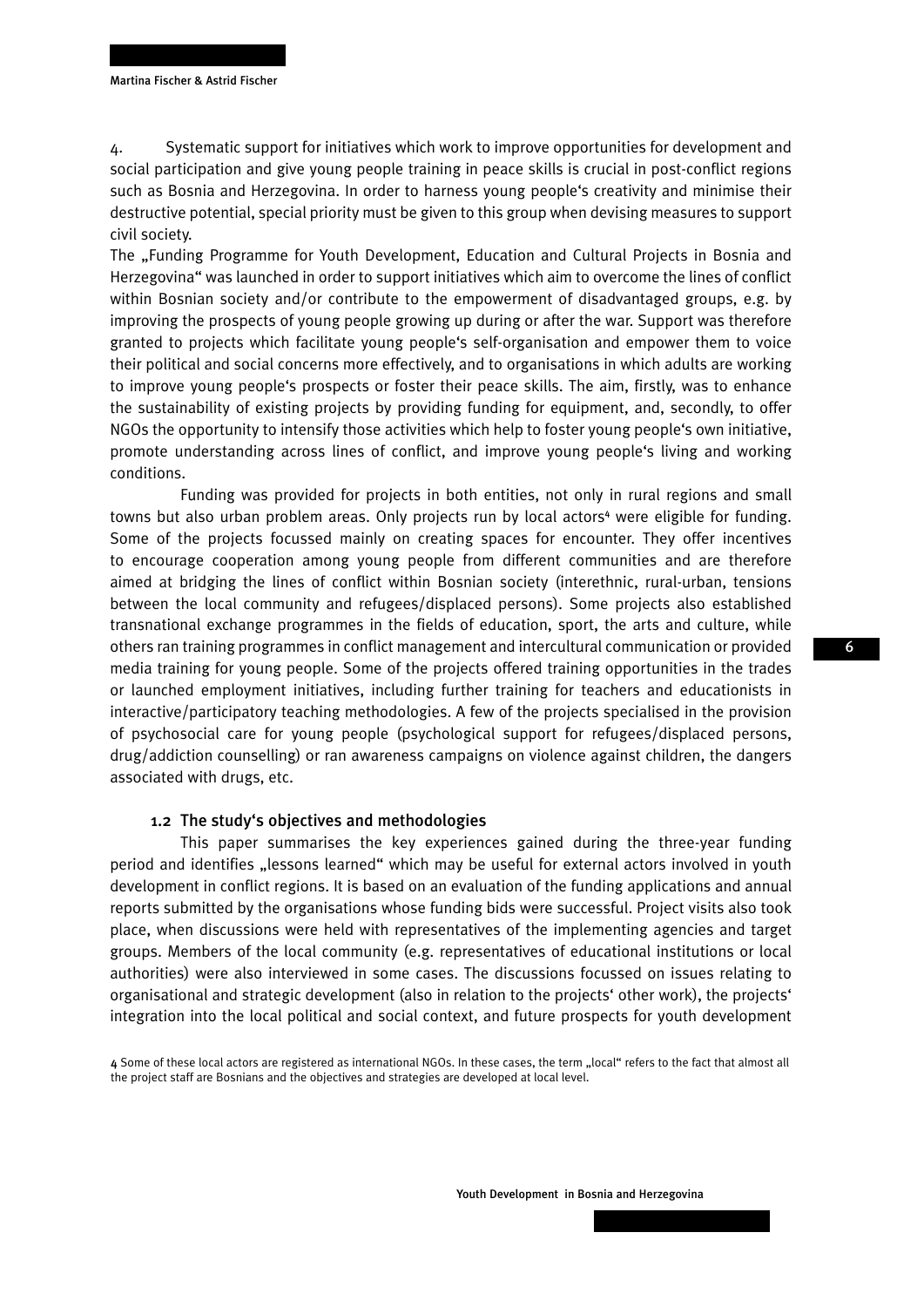work. The necessary project visits were undertaken separately by Dr Martina Fischer and Astrid Fischer in October and November 2002<sup>5</sup>. The study also draws on the findings of the evaluation workshop run by Claudia Maier (GTZ, Refugee and Emergency Aid Division) for NGO representatives in Sarajevo in 29 and 30 November 2002 at the end of the funding period.

This introductory chapter is followed by an overview of the organisations that received funding. The third chapter explores the successes and difficulties arising during the lifetime of the funding programme. It starts by outlining the key experiences gained by NGOs in the various areas of funded activity. In this context, the NGOs' own assessments of the cooperation with external actors, as well as their future plans, are outlined. The fourth chapter contains a more detailed analysis of the key problem areas and challenges facing actors involved in youth development in Bosnia and Herzegovina. They include the integration of the NGOs in the social and political context, interethnic cooperation, overcoming lines of conflict in society, integration of returnees and displaced persons, problems of gender balancing and the gender issue in youth development, organisational development and the NGOs' own evaluation of their project work, securing funding, and project sustainability. The fifth chapter focusses on lessons learned and presents proposals for further development in the field of youth work.

## 2 Overview of the Projects<sup>6</sup>

#### 2.1 Ipak in Tuzla/Simin Han

Ipak (which means "despite everything") was founded in Tuzla in 1994 at the initiative of a German association with the same name (Ipak e.V., Mosbach). Since 1997, Ipak, which is now registered as a local NGO, has run a youth centre in Simin Han, a suburb of Tuzla, where displaced persons (DPs) have formed the majority of the population since the war.

Besides offering a range of courses (extra tuition in school subjects, a music and dance group, foreign language and photography courses), Ipak's activities have focussed primarily on vocational and employment training and income-generation measures, i.e. business start-up workshops for young people, a nationally accredited training course in carpentry, and a printing workshop. Ipak also provides psychosocial counselling for young people, including DPs (e.g. from Gorazde, Srebrenica, Bratunac and Zepa), drug and addiction counselling, and training in civil conflict management. It has also run seminars on civil conflict management and democracy workshops for young people. Ipak targets its activities towards young people in the 13-26 age group. More than 400 young people joined Ipak as soon as it opened. In the past few years, its services have been used regularly by around 1500 young people.

#### 2.2 Gornij Vakuf Youth and Encounter Centre

Gornij Vakuf Youth and Encounter Centre was set up in the divided (Croat-Bosnian) town of Gornij Vakuf in 1996 with support from UMCOR and UNDP and was registered as a local NGO a year later. The Youth Centre's aim is to foster closer links between the two communities by offering educational and leisure activities for children and young people, etc. The funding from the Federal Foreign Office was used to run language courses and ICT training and set up a newspaper group.

<sup>5</sup> Due to a lack of time, it was impossible, unfortunately, to visit the NGO Wings of Hope, which received funding in the first year only (2000).

<sup>6</sup> This overview covers the youth projects in Bosnia and Herzegovina which were funded by the Federal Foreign Office and supported by GTZ in cooperation with the Berghof Research Center during the period 2000-2002; this selection reflects the range of approaches being pursued in Bosnia and Herzegovina without claiming to be representative. The projects were chosen on the basis of their originality after intensive preliminary discussions.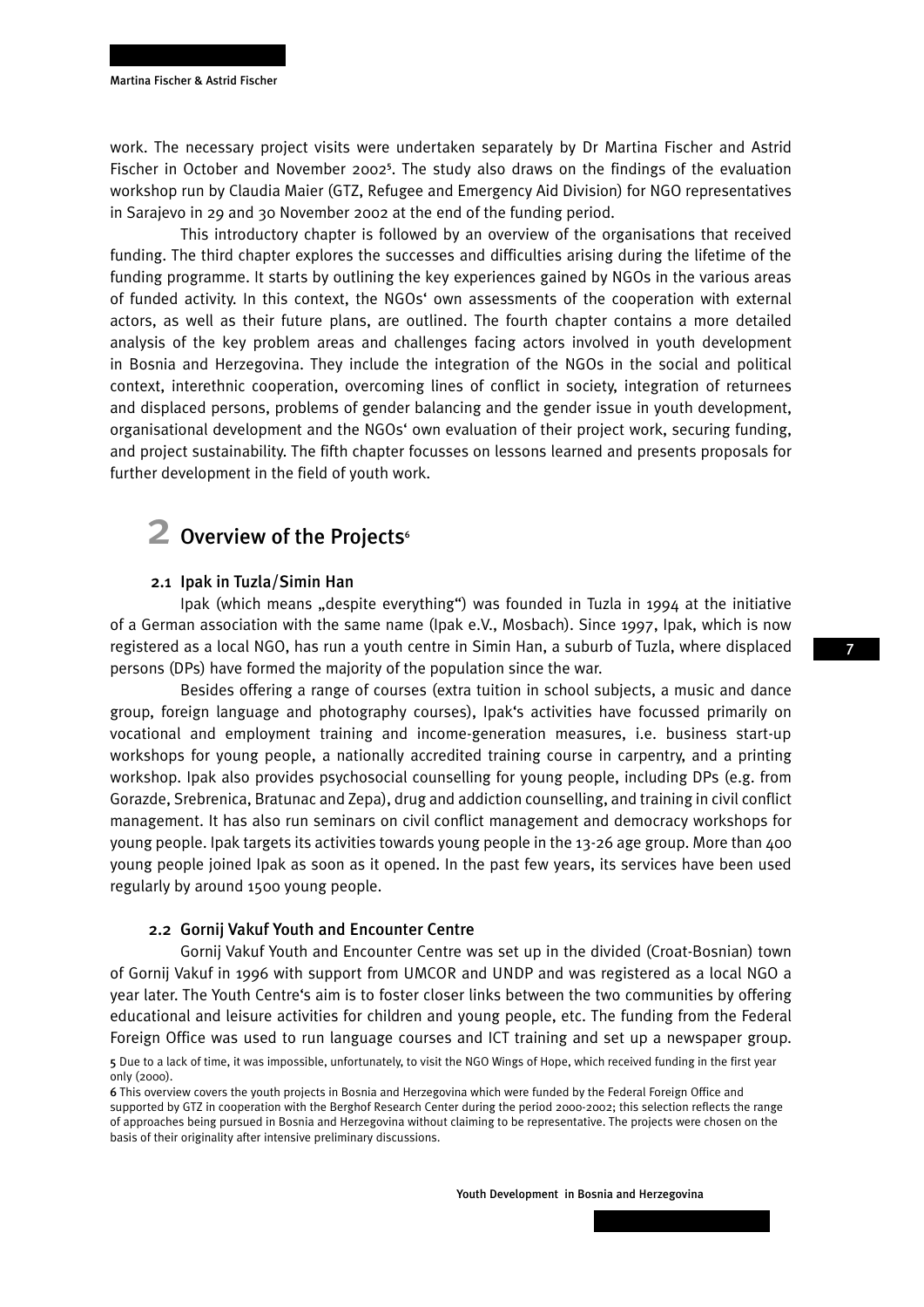The "Second Step" workshop series, which promoted inter-ethnic dialogue between young people from the two communities, has been a key focus of its work. Three workshops were held, and the 23 participants still meet every week to plan and run projects in schools and the community. A peace education project was also launched in schools, consisting of a workshop series involving twenty teachers from ten schools drawn from both communities. As a result of these two projects, which were led by trainers from a local NGO (Sezam Zenica), multipliers were identified, who are now involved in the Centre's further work. The coordinators estimate that through its various activities, Gornij Vakuf Youth and Encounter Centre currently reaches approximately 1500 children and young people in total.

#### 2.3 Zavidovici Youth Centre

Zavidovici Youth Centre was established in 1999 with support from the Council of Europe's Local Democracy Embassy<sup>7</sup> , with which it still cooperates intensively. The Youth Centre's work focusses mainly on music and cultural events, sports meetings and Internet training. The Centre works with youth agencies in Zepce and, in this context, has run a training event on non-violent communication for Bosnian Croat and Bosniak young people. The funding from the Federal Foreign Office was used to launch Internet courses entitled "Window into the World!", which aimed to provide access to the Internet for young people from rural communities. A round-table discussion on the importance of the Internet in rural areas was also organised in this framework.

The Youth Centre has also run foreign language and journalism courses, and has organised a music festival with participants from five towns in Bosnia, as well as various sports events (with participants from Zavidovici and Zepa). According to the coordinators, around 250 teenagers and young adults in the 15-30 age group use the services provided by the Youth Centre.

#### 2.4 Prijatejice/Amica in Tuzla

This organisation was established in 1994 by Amica, a Freiburg-based NGO, and has been registered as a local NGO since 1996. It provides social services for disadvantaged women and their families, including training, psychosocial support and income-generation measures.

The funding from the GTZ/Federal Foreign Office was used to finance a full-time training course in horticulture for five young women (displaced persons). Prijateljice also ran a schools project aimed at the reintegration of returnees, and supported a partnership project between schools in the Federation and Republika Srpska (Zvornik, Brcko, Simin Han, Solina). Computer courses were organised as part of the schools project, which were supplemented by workshops on tolerance and democracy.

According to Prijateljice, the organisation provides support for around 500 disadvantaged women (including displaced persons) and approximately 400 children and young people.

#### 2.5 Association of Independent Youth UNO in Srpsko Sarajevo

UNO was set up in 1998 by young people in Srpsko Sarajevo and now has two partner offices in Nis (Serbia) and Kosovo. It aims to empower young people, mainly through training, and raises awareness of young people's needs via the media and public debate. A further priority for UNO is networking local initiatives, e.g. developing a network of environmental NGOs since 2001 (EDA-Net). It also offers violence prevention training and is involved in setting up a trainers' network. UNO runs a youth club in Srpsko Sarajevo which, according to UNO itself, is attended by around 100 young

<sup>7</sup> The Local Democracy Embassy was set up in Zavidovici in 1997 as part of a Council of Europe initiative for the former Yugoslavia. Its main objective is to develop democratic structures at local level. After Tuzla, Zavidovici was the second Bosnian town to have a Local Democracy Embassy. They now form part of a network (re-named Local Democracy Agencies in 1998).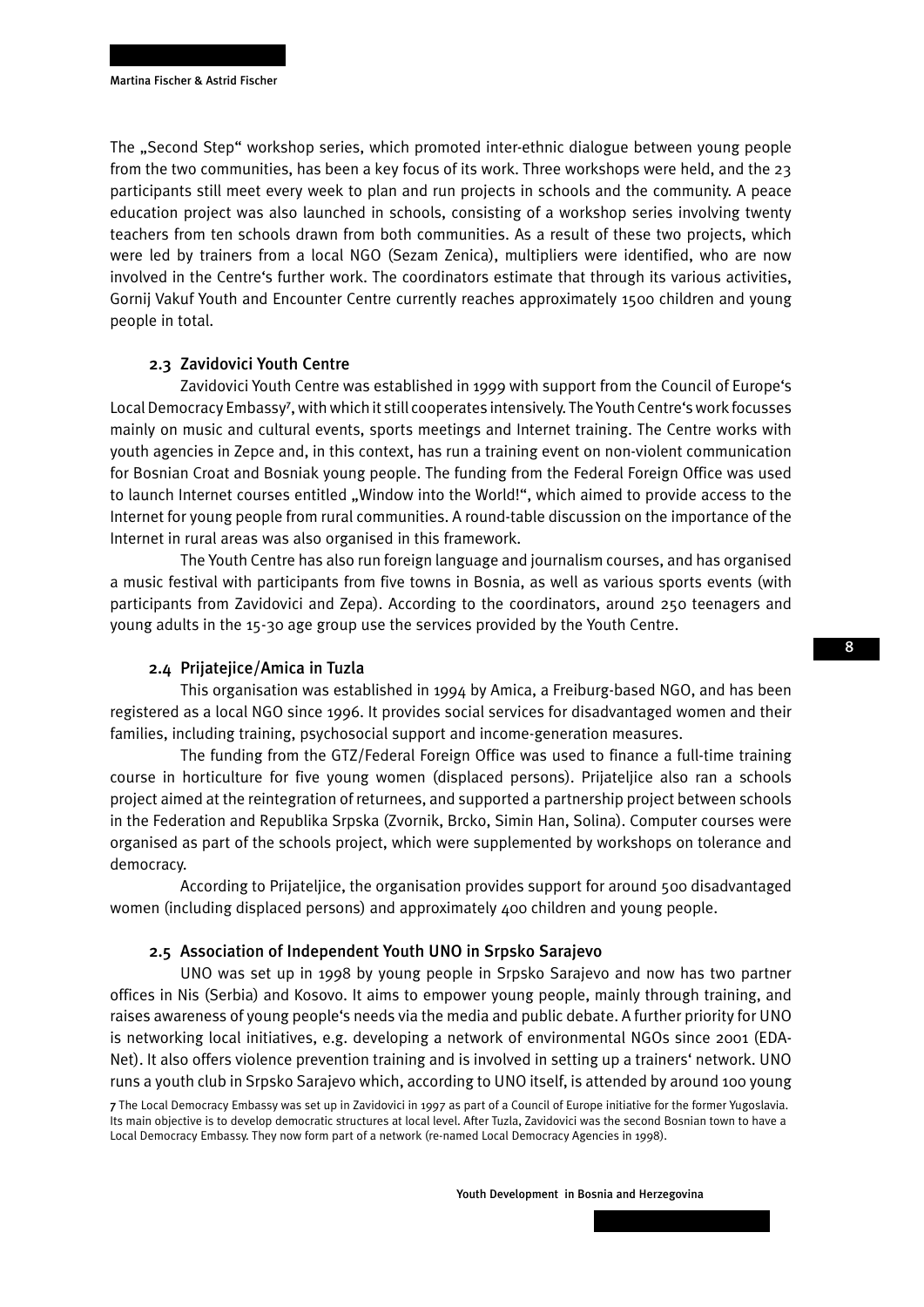people each week. UNO cooperates intensively with the student union at the University of Srpsko Sarajevo, among others; the two organisations run an Internet club on campus.

Since 2000, UNO has run the following projects:

- · Encounter activities (a seminar on networking in 2000 with participants from NGOs in the former Yugoslavia; international music workshops);
- · Training for trainers in civil conflict management, also for Roma and other minorities (12 young people in six teams);
- · Training for young journalists in a multiethnic group; 12 young people received training, and five of them are now employed by local radio stations and print media. The others are still involved with UNO's activities;
- PR work for NGOs, including a workshop attended by 12 participants from Bosnia, Serbia, Croatia and Montenegro. They set up a joint website and reached agreement on other joint projects.

According to UNO, this NGO has 55 active and around 290 passive members; the majority are students.

#### 2.6 Youth Section of the Human Rights Office, Bijeljina

Since 1996, the Human Rights Office in Bijeljina has played an active role in the fields of legal advice, human rights and judicial monitoring, democracy-building and election monitoring. Its Youth Section aims to raise awareness of youth-relevant issues. It has launched poster campaigns to tackle the issues of violence against children and drug abuse, and has run seminars on human rights protection which were broadcast in the local media. As part of its child rights campaign, the NGO has also been lobbying for better teaching methods in schools; the main aim is to introduce participatory learning and to phase out the usual method whereby teachers lecture in front of the class. The NGO works closely with schools and involves parents in its campaigns (e.g. on drug prevention). A further area of work is youth development for disadvantaged groups.

The Youth Section was granted funding from 2001 for its training programmes (training and development for student teachers on human and child rights, and a workshop series for medical students on drug abuse) and campaigns (2001 campaign against violence against children; 2002 campaign against drug abuse). The funding was also used to provide computer training for children from rural areas in the north-east of Republika Srpska and extra tuition in school subjects for returnees, and to publish a manual on human rights protection. The Youth Section has also run a training course for young women (in sewing), leading to the award of a certificate.

#### 2.7 Alter Art in Travnik (Funding in 2000)

The Alter Art Youth Project has worked primarily in the arts and music since 1995. This NGO has its own sound studio where young bands can make demo tapes, as well as a rehearsal stage, a mobile sound system which can be used for concerts throughout Bosnia (this was donated by Sarajevo Arts Centre (British NGO) on condition that the sound system be made available at cost price across Bosnia for non-profit purposes) and an Internet club. The GTZ/Federal Foreign Office funding was used primarily to promote Alter Art's music education work; for example, five young people were trained to become sound and recording technicians. Alter Art also runs photography courses and drama workshops and offers space for young (depictive) artists.

According to the coordinators, Alter Art has around 180 registered members, with approximately 40 young people regularly attending the various workshops.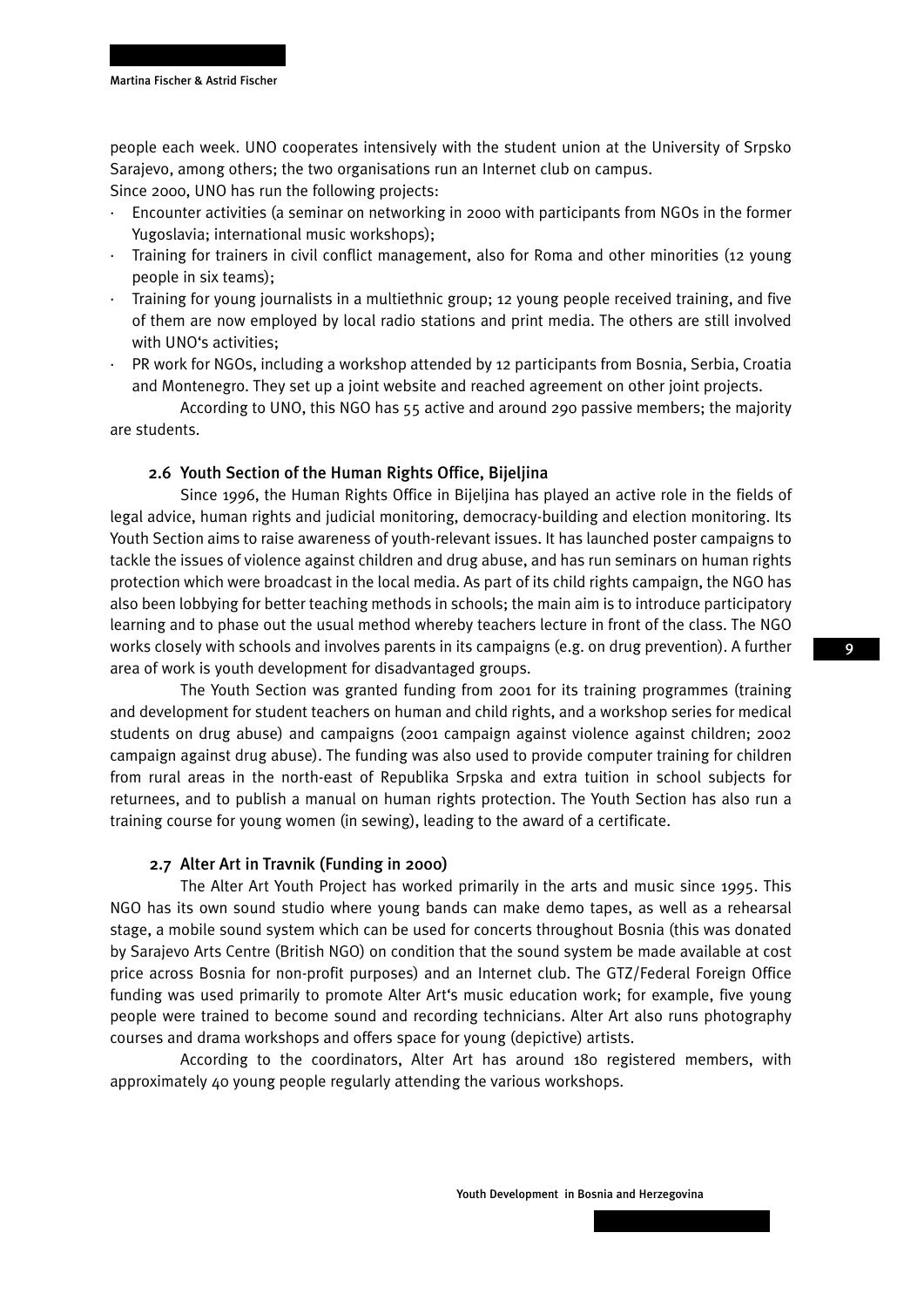#### 2.8 Wings of Hope

Wings of Hope provided various services, including trauma therapy at schools in both entities, and encouraged the reintegration of returnees through a support scheme based on small groups (each consisting of ten returnees and five "Bosnians"). The aim is to identify multipliers to provide ongoing support in schools. This work was funded by the Federal Foreign Office programme in 2000. Following discussions with the BMZ, whose "Trauma and Reconciliation" project was established by GTZ in Bosnia the same year, no further Foreign Office funding was granted to the Wings of Hope trauma therapy project.

## 3 Successes and difficulties in the NGOs' work

If we review the development of the funded NGOs over the last three years, it is apparent that after a start-up phase (described by one interviewee as a "survival period"), they have now developed their own individual profile. Some of them began by offering a wide range of activities but have now recognised that it is sensible to focus on specific areas, e.g. network-building, inter-entity encounter, fostering individual peace skills, or integration of returnees. In some cases, however, the NGOs have expanded the range and scope of their activities in response to changed social conditions. This chapter therefore provides a systematic overview of the NGOs' experiences in the various fields in which funding was provided.

#### 3.1 Training and income-generation measures

Ipak ran a successful carpentry project aimed at training and employment promotion for young refugees. During the start-up phase, it received support from GTZ and Tuzla Development Corporation. The machinery for the carpentry workshop was supplied from Germany and, in some cases, was reconditioned with assistance from the German Agency for Refugee Return and Reconstruction (Deutsches Beratungsbüro für rückführende Maßnahmen und Wiederaufbau - DBB)<sup>8</sup>. For the carpentry courses, Ipak entered into an agreement with a local company, which offered training places to the trainees who graduated with the best grades. During the project's lifetime, 20 young people, who had received no specialised training during and after the war, completed the course and were awarded official diplomas (accredited by the relevant Ministry). Five of them have already found employment with companies, and a further 15 have gone on to attend the "Small Business School", a training seminar run by Ipak to equip young people with business start-up skills. All the users are displaced persons from Eastern Bosnia.

The NGO Prijateljice has developed a number of income-generation projects specifically for women (laundry, childcare, care of the elderly, sale of crafts), and its experiences have generally been positive. Some of the GTZ/Federal Foreign Office funding was used to provide five young women with horticultural training (fruit growing and the care and cultivation of ornamental plants, such as roses). However, this project ran into unexpected difficulties. Due to poor harvest yields, the anticipated revenue was not achieved. According to the project coordinator, this was caused not only by inclement weather but also by the poor advice provided by the project's agronomist: the quality of the products was substandard, the tax burden was too high, and clients' failure to pay promptly 8 The German Agency for Refugee Return and Reconstruction (*Deutsche Beratungsbüro für rückkehrfördernde Maßnahmen und Wiederaufbau* – DBB) was set up by the BMZ in 1996 with the aim of supporting and advising church-based organisations, NGOs and government agencies on their work with reconstruction and return in Bosnia and Herzegovina. Training measures also fell within its remit. The DBB was dissolved in 1999.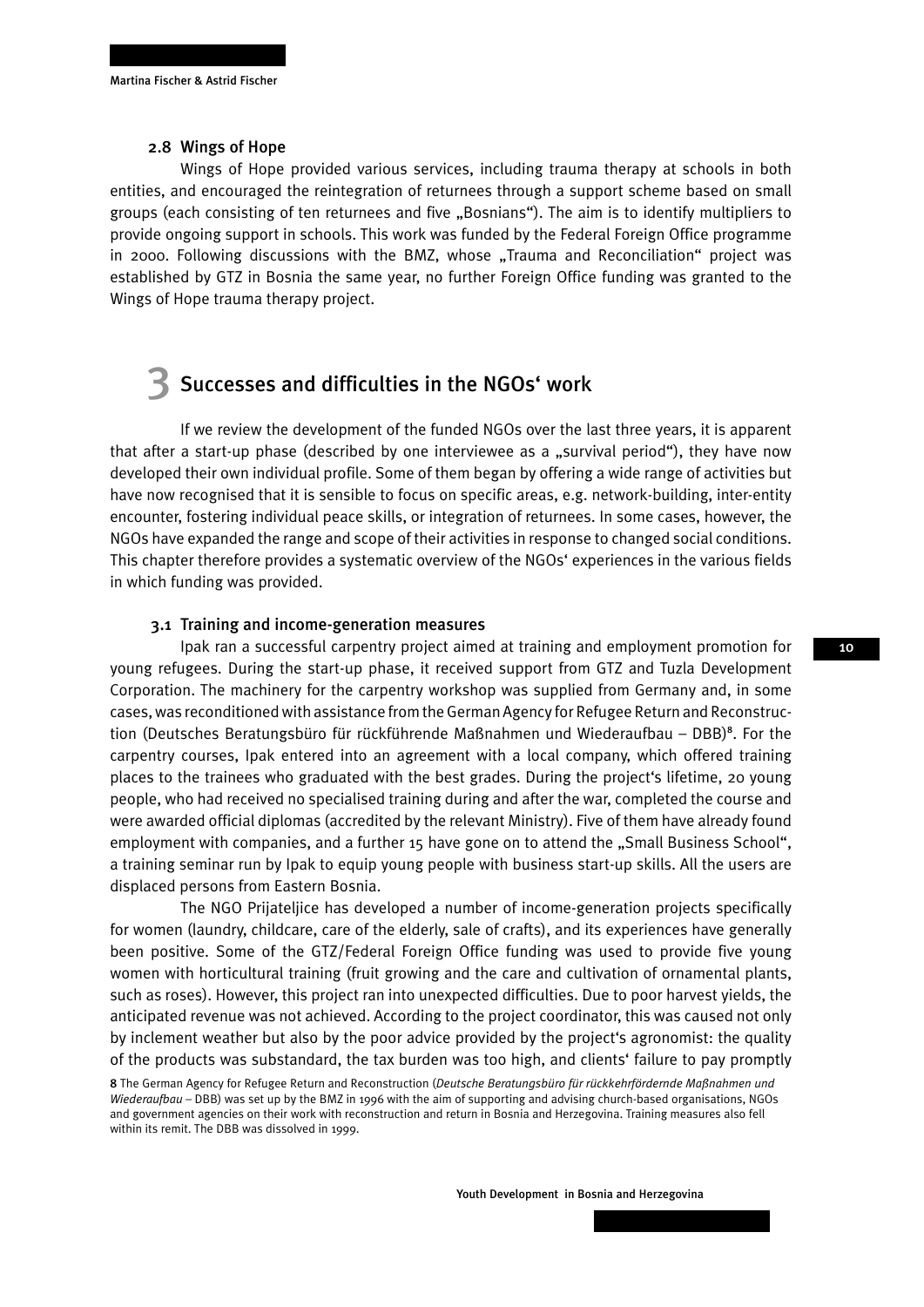also caused problems. It is uncertain, at this stage, whether the project will continue, given that the initiators at Prijateljice have doubts about its competitiveness.

To sum up, it is apparent that income-generation projects require intensive cooperation with trained and reliable experts from the relevant economic sector. Cooperation with private companies can also be useful in individual cases (as with Ipak). When setting up vocational training courses, it is also essential to work closely with the authorities (e.g. on the accreditation of training). Above all, it is important to determine, during the planning stage, whether there is actually any labour market demand for personnel with these particular skills. Otherwise, there is a risk that the NGO in question will train young people for non-existent jobs. So in order to ensure the success of training and employment initiatives, a precise analysis of local needs is required (what sort of training is appropriate to the target group? Which products or services are in demand?).

Ipak has developed a range of training opportunities which are tailored to the needs of the local community and the target group. However, they have mainly been used by young men, not young women. When devising employment promotion programmes for women in Bosnia, it is essential to consider that the conservative values and roles predominating, especially in rural regions, greatly restrict women's employment prospects.

The experiences of the funded NGOs also show that the combination of income-generation measures and youth development is only successful if these measures are integrated effectively into the NGOs' other activities. UNO, for example, has found that such measures absorb substantial resources but only benefit a limited number of young people, at least during the initial stage. This NGO ran a chicken farm and a small mushroom-growing company on the outskirts of Sarajevo from 1999 to 2001. Most of the workers were women and young people from the two entities. The project was funded by UNHCR (via the Bosnian Women's Initiative) and the New Bosnia Fund. UNO subsequently abandoned these two projects because they only benefited UNO's target group to a limited extent (young people accounted for just 20% of the workforce) yet absorbed substantial resources which could better be spent on other activities.

#### 3.2 Computer and language courses and extra tuition for schoolchildren

Here, local NGOs were responding to specific needs in schools (for example, in some schools in Bijeljina, ICT has been taught without access to computers). These projects were therefore designed to equip young people with better qualifications, but were also intended to offset the disadvantages suffered by specific groups and encourage their integration. The provision of extra tuition for returnees was essential, especially for those who had had no access to mother-tongue teaching and who had followed a different curriculum while abroad, since these pupils had a poor command of their mother tongue and, above all, major gaps in their knowledge.

Some NGOs are also trying to combine these training opportunities with incentives for interethnic encounter. Prijateljice sought to bring different groups together by offering Internet training. In this instance, the computer courses served as a framework for inter-entity cooperation and, in some cases, as a starting point for school partnerships between the Republika Srpska (RS) and the Federation of Bosnia and Herzegovina (Federacija Bosne i Hercegovine – FBiH). These projects elicited a sceptical response from some head teachers; in one particular instance, a school in the RS was only able to participate after mediation by the German Embassy. This demonstrates that NGOs pursuing these approaches have to be very patient. Nonetheless, in some cases, these training measures have successfully dismantled the prejudices of parents who were initially critical of the NGOs' multiethnic approach.

Youth Development in Bosnia and Herzegovina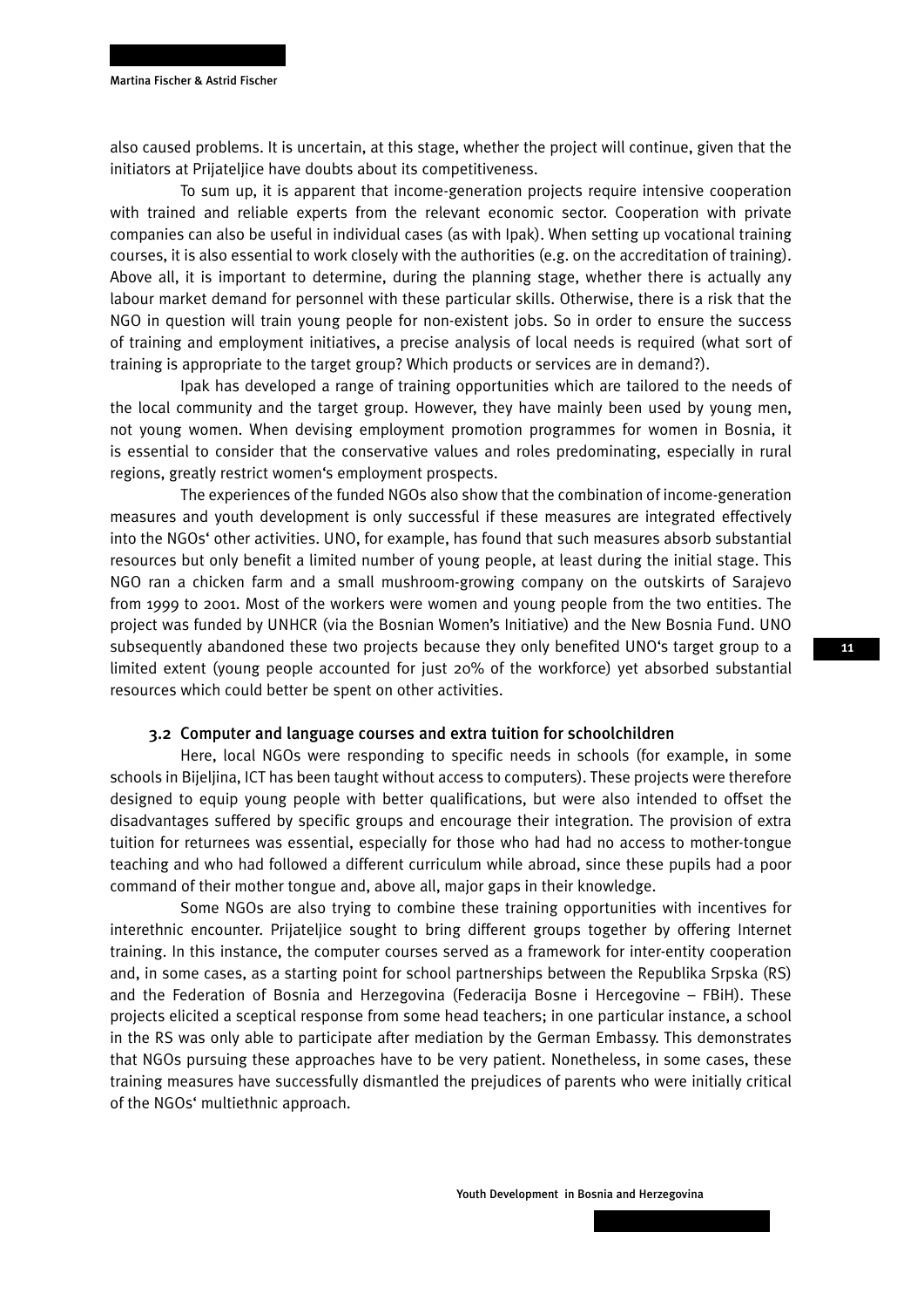By offering these training opportunities, the NGOs have also helped to improve local infrastructure by providing young people with access to computers/Internet outside the course framework for a nominal fee. In some communities, this was a unique opportunity and is certainly cheaper for young people than the services supplied by other (commercial) providers.

However, this offer can only be maintained to a limited extent, largely because the computers have to be supervised constantly to prevent any damage occurring as a result of improper use. The computers also have to be serviced regularly. However, this is almost impossible for NGO staff to undertake on a voluntary basis.

### 3.3 Training for multipliers in conflict management, democracy-building and human rights protection

With the GTZ/Federal Foreign Office funding, some NGOs were able to run projects to foster individual peace skills and provide training for young people in conflict management, democracybuilding and human rights protection. The projects vary in their focus and concept. Funding was provided for seminars, workshops and campaigns, some of which had a local focus, while others were regional in approach. All the courses and initiatives were run by Bosnians – in some cases, by members of the NGO's own staff; in others, trainers were brought in from outside. Most of the courses were intended to provide training for multipliers.

In 2001, UNO ran a "training for trainers" programme in civil conflict management. The target group included Roma and members of other minorities (12 participants). Building on this experience, a training course for NGO activists was organised in 2002, with participants from all over Bosnia and Herzegovina. It focussed on intercultural learning, conflict management, non-violent communication and human rights education (72 people took part in six training courses). Both workshops supported UNO's aim, i.e. to contribute to nationwide or regional cooperation among youth initiatives and build a network of trainers working in this field. According to UNO, a pool of 30 trainers was established who are available for regional training projects on these topics.

The civil conflict management training courses run by Gornij Vakuf Youth Centre have tended to be local in focus. In this divided (Bosniak-Croat) town, the Centre initially ran separate workshops for schoolchildren and teachers which focussed on topics such as active listening and non-violent communication. The young people chosen to participate in the workshops for schoolchildren were described by the coordinators as "especially committed individuals with leadership qualities". The two workshops only merged when the schoolchildren asked for this to happen and indicated that they were ready to talk to each other (the title of this project was "Second Step"). These schoolchildren are now among the most active visitors to the Centre and jointly plan and run their own projects.

In divided communities such as Gornij Vakuf, a multistage approach to building trust and confidence has proved extremely constructive. The projects have also had a flanking impact on the integration of the local administrative bodies – a task which continues to pose a major challenge. The coordinators of the Youth Centre hope that like the schoolchildren, teachers who have already worked together will play an integrating role and fulfil a bridging function in the forthcoming merger of a primary school in Gornij Vakuf (according to Centre staff, a shared school building is planned, but the classes will be segregated and follow different curricula).

In 2001 and 2002, Ipak – working in conjunction with a communication scientist from the University of Tuzla – ran regular workshops on civil conflict management as well as courses in democracy-building at the Youth Centre in Simin Han. The aim was to empower young people, boost their self-esteem and encourage them to participate in social and political life. With its "Small School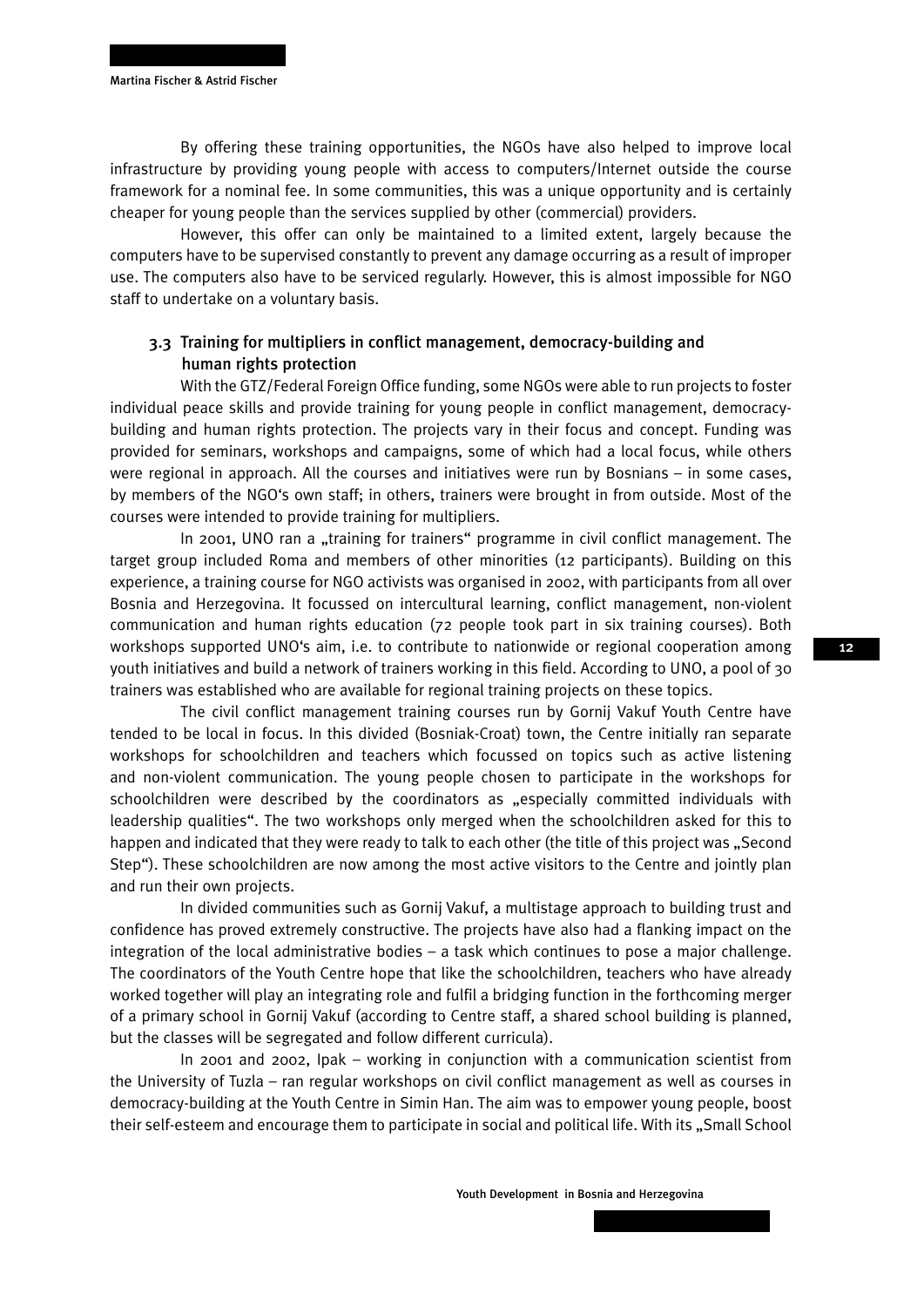of Democracy" project, Ipak also brought together young people from different ethnic groups and regions (from Tuzla canton and Zvornik municipality in Republika Srpska), thus helping to establish lasting contacts across the entity borders. In addition, 22 persons were trained as trainers (course leaders) at seminars on the above-mentioned topics. They are still involved in planning the Centre's work programme and activities.

Since 2001, Prijateljice has encouraged the establishment of inter-entity school partnerships (currently involving schools in Simin Han (Tuzla), Banja Luka, Brcko and Solina). They aim to bring together children from different communities who have similar war-related experiences (flight, expulsion or the loss of a parent). First, the children – in cooperation with the participating schools – learn about methods of non-violent communication within their own familiar environment and group context. During this phase, parents and schoolchildren are informed about the project and its aims via events and brochures. The schoolchildren from the different schools then attend joint workshops, where the following themes are addressed in small groups: non-violent communication, conflict management methods, respect and tolerance. The aim is to boost children's self-confidence and thus empower them to dismantle their prejudices. Workshops on child rights have also been held. Outside the regular meetings, the schoolchildren can contact each other via the Internet. ICT training is provided in schools for this purpose, and the pupils have regular access to the Internet. The project relies on close cooperation with teachers, who attend the events and receive further training and development at education seminars. These focus on conflict management techniques, building "positive values", and promoting children's creativity. The programme has been formally approved by the local education authorities in Tuzla canton, Banja Luka municipality, and Brcko district.

In 2001, the Youth Section of the Human Rights Office in Bijeljina ran a series of seminars for student teachers on human and child rights. Some of the lectures – which were given by professors and members of the judiciary (including the president of the constitutional court of the RS) – were broadcast by the local media (radio, TV) and thus attracted a wider audience. This positive impact was reinforced by a campaign highlighting the issue of violence against children. As well as a poster campaign, a brochure about child rights was published in an effort to raise the public's awareness of this issue.

Measures to promote individual peace skills and heighten sensitivity to social problems are proving to be extremely important for peacebuilding. Overcoming "enemy images" and dismantling prejudices are especially important in this context.

However, experience has shown that the extent to which these activities are monoethnic or can involve a multiethnic group of participants largely depends on the stage reached in the conflict and on the local situation. The NGOs' experience also suggests that in some cases, the training measures have facilitated young people's longer-term integration into the youth projects' work. This is important in ensuring their sustainability.

#### 3.4 Psychosocial work / drug prevention

In der bosnischen Nachkriegsgesellschaft kommt der psychosozialen Betreuung gerade auch von In Bosnia's post-war society, psychosocial support, especially for young people, continues to be of key importance. Prijateljice runs various services for women and their children in Tuzla and Srebrenica. This NGO has recognised that war-related trauma in young people and their families has often gone untreated. When refugees or displaced persons return to their homes, the trauma resurfaces. This is exacerbated by the fact that seven years after the end of the war, mass graves are still being discovered; some families are only now receiving confirmation of the fate of their missing relatives. However, NGOs can only provide psychosocial support and help for traumatised persons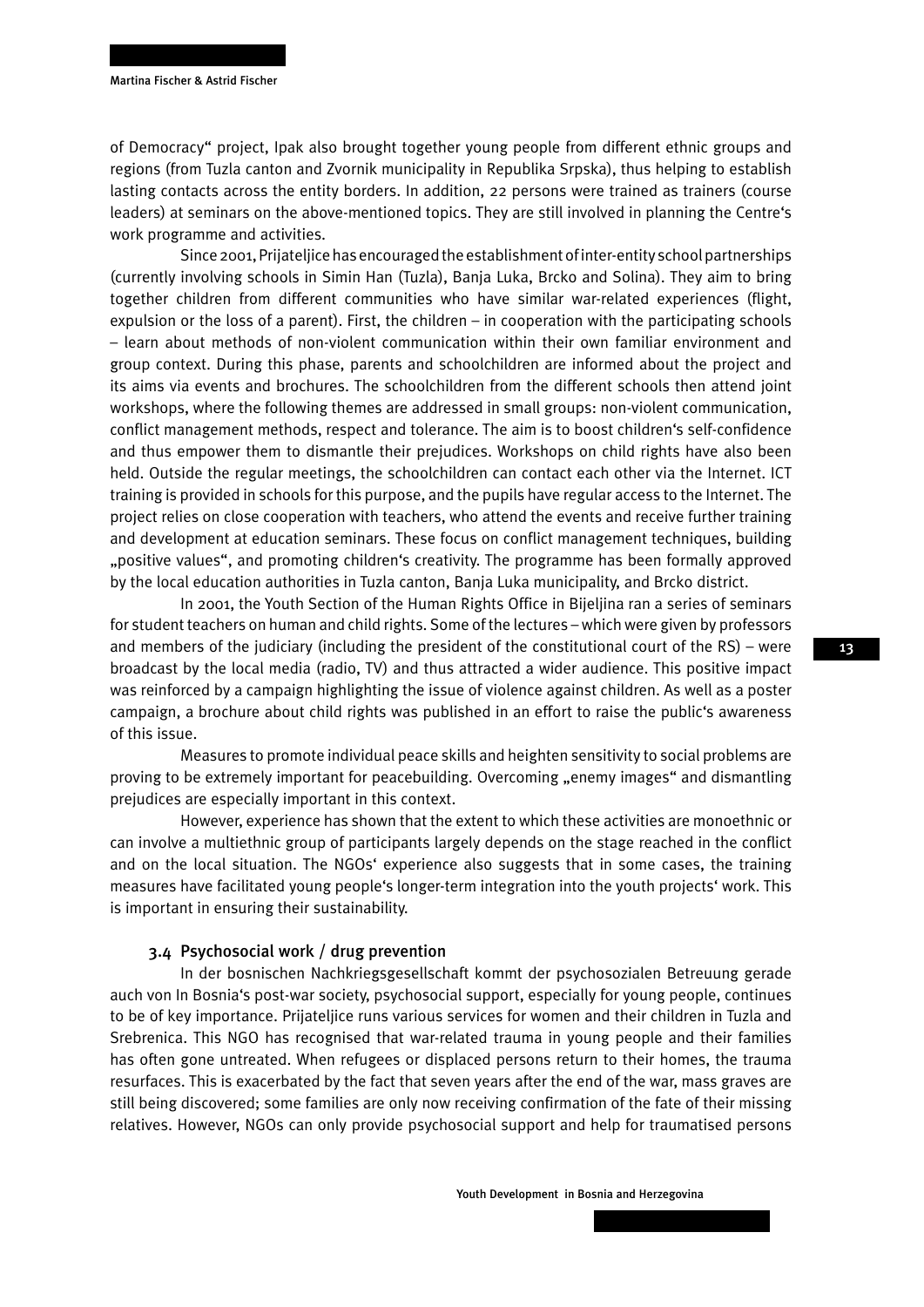if they work with specialist personnel. Prijateljice has appointed several local professionals (doctors and psychologists/therapists) for this purpose.

Ipak has been involved in psychosocial work as well. In cooperation with a psychologist, this NGO has set up a telephone advice service for young people in Tuzla. Young people can call a hotline to receive anonymous telephone counselling or to arrange a personal appointment. Ipak's experience has shown that many young people's trauma is overlaid by depression triggered by their lack of economic prospects. This is exacerbated, in many cases, by drug problems. What is particularly alarming, besides alcohol abuse, is the large number of heroin addicts for whom there are virtually no specialist medical services. Ipak has launched a drug awareness campaign for young people and parents in Tuzla. As a result, some parents have formed a self-help group and drafted a project proposal to set up a clinic providing treatment for drug addicts.

The Bijeljina Youth Section also set up a drug awareness campaign in 2002. This was launched in cooperation with schools, a psychiatrist and the local authorities (including the police). Schoolchildren and parents are informed by police officers (at separate events) about the risks and consequences of drug abuse. It is hoped that by showing schoolchildren the effects of drug abuse (among other things, videos are shown of drug addicts in Bijeljina talking about their addiction), they will be discouraged from using drugs. Parents are trained to recognise the signs of drug abuse. In parallel to these public events, a group of medical students, working with a psychiatrist, has prepared an anti-drugs campaign. Again, in the field of drug counselling, the NGOs can only act in cooperation with experts. They hope that by providing better information to the public, they can reduce the number of drug addicts and improve the services available for them. Currently, there is only one drug treatment centre in Bosnia; the mainstream hospitals generally lack the expertise required to detect the symptoms of addiction.

#### 3.5 Arts and cultural projects

Most of the youth centres offer activities such as music, dance and drama workshops, artsbased options (photography/painting courses) and other opportunities to link leisure and creativity. The Federal Foreign Office programme has funded this type of activity as well. In some cases, they have helped to bring young people from different ethnic groups together. For example, Alter Art has organised concerts around the country, while Zavidovici Youth Centre coordinates many different cultural activities involving youth initiatives in neighbouring Zepce (most of Zavidovici's residents are Bosniaks, whereas Zepce's population mainly consists of Bosnian Croats) and, in the long term, is seeking to establish close cooperation with other projects at regional level as well.

The experience gained by the funded organisations shows that music and arts projects can also help promote international exchange and encounter. For example, Zavidovici Youth Centre's drama group has already performed abroad. International bands have performed at music festivals organised in Bosnia by some of the NGOs which received funding (notably Alter Art and UNO), with the result that almost all the youth projects have established long-term contacts with partners abroad. This cooperation and these partnerships have proved to be especially important for young people in rural regions, as they offer the opportunity for intercultural experience, broaden the young people's horizons, and hold out the prospect of an invitation to visit partners abroad.

#### 3.6 Media projects and training in journalism

ESome of the funded organisations publish magazines to which their young clients contribute articles or editorial input; others have offered young people training in journalism and PR. Youth magazines generally focus on publicising the individual youth centre's work. Some NGOs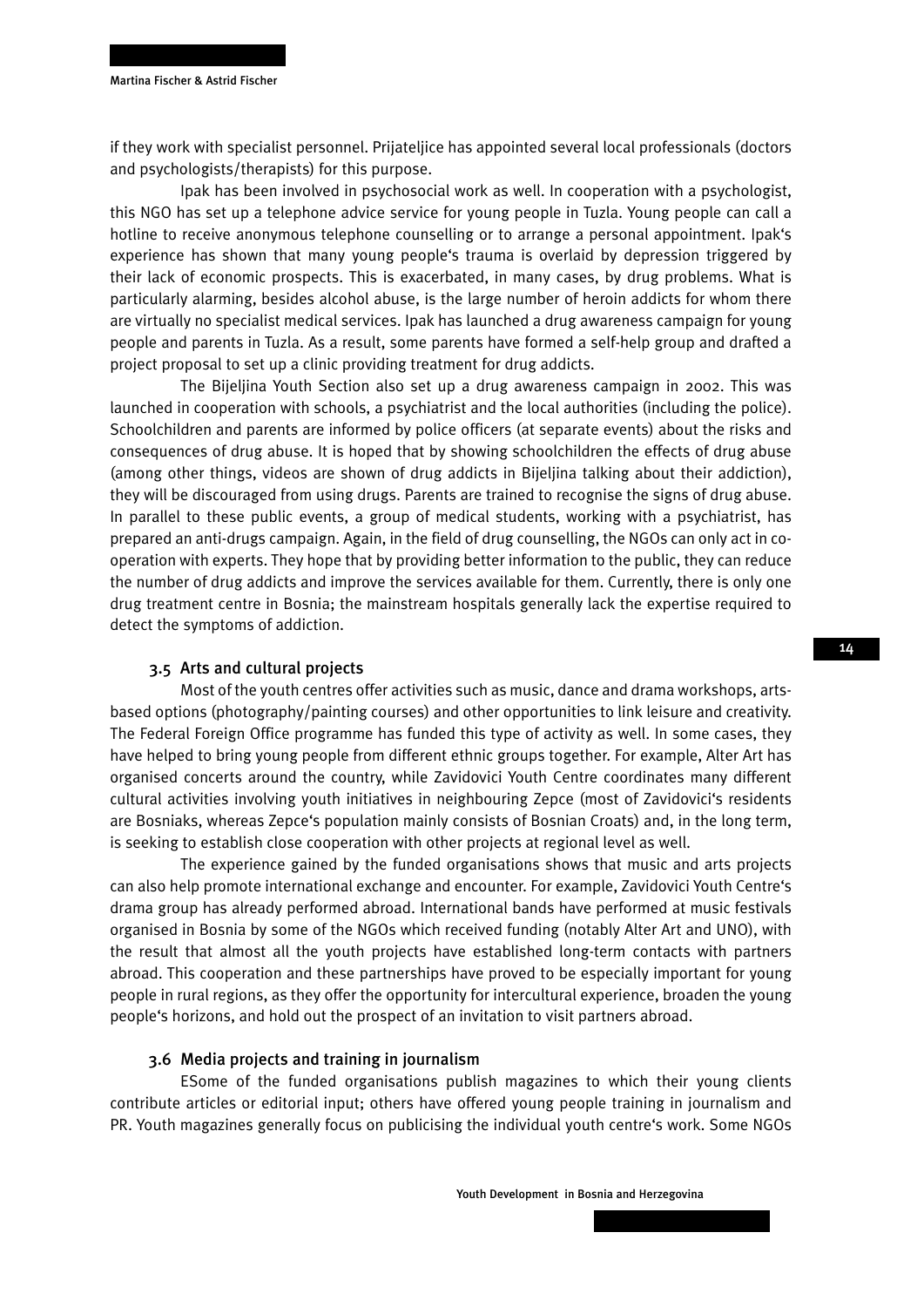tie this in with other activities, such as photography courses. This is a good way of offering young people a forum in which to make their voices heard and contribute their views to the debate, while also drawing attention to young people's problems. Training with media professionals has also been provided as a means of preparing young people for working life. Ipak, for example, ran journalism workshops led by newspaper editors and communication experts, and also trained young people in layout and printing techniques. The young people concerned are still involved with the NGO.

Zavidovici Youth Centre has organised various media workshops for young people and has published an information bulletin on community activities for several years. However, it does not contain any news reports or critical articles because – according to the Centre's staff – there is no interest in them. They also stated that it is still proving difficult to form an editorial team which does not consist entirely of Centre staff. This showed that while young people benefit from the training offered, they then play no further role in the project itself. Nonetheless, some young people who had attended media workshops at the Centre are now working for newspapers or local radio, which the initiators felt was a sign of success. This example shows that youth organisations, especially in rural regions, are finding it hard to develop an independent profile beyond their programme of leisure and training activities, or motivate young people to take on any long-term commitment or responsibility for projects of their own. It is also apparent that media projects must be clearly integrated into a youth centre's overall strategy in order to be sustainable.

Some NGOs (e.g. the Youth Section of the Human Rights Office in Bijeljina) have also launched campaigns to raise awareness of young people's needs. This has demonstrated that NGOs can develop very successful strategies to draw attention to young people's problems within their immediate environment (school, parents). A similar focus is being adopted by some NGOs which are attempting to reform the teaching methods at schools through intensive contacts and training for teachers. Gornij Vakuf Youth Centre and UNO have drafted studies identifying young people's needs. The aim is to highlight these issues in the public debate and thus give young people a voice.

Until now, however, most of the NGOs have been reluctant to highlight youth-relevant themes in the political debate or make youth problems an overtly political issue. This reluctance is partly due to a fundamental scepticism towards politicians, which was apparent in many of the interviews. Many young people have absolutely no expectations of politicians, since they lack any faith in them. A perception that participating in (civil) society below or outside government, parliamentary or party-political structures can influence political reform is not yet widespread in Bosnian society, especially among young people. Most young people reject "politics" outright, generally associating the term with a remote government, bureaucratic and centralised apparatus, corrupt elites and coteries that have devastated and continue to exploit their country. The high degree of disillusionment with Bosnian party politics, especially among young people, was borne out yet again by the low turn-out among this group in the parliamentary and local elections in Herzegovina in 2002 and 2003.

#### 3.7 Evaluation of the cooperation from the NGOs' perspective

Cooperation with external actors within the 2000-2002 funding programme was generally rated positively by all the NGOs. They paid tribute, among other things, to the fact that the NGO's specific needs were taken into account and that no "pre-packaged strategies" were imposed on the projects. Several NGO representatives emphasised that compared with other funding programmes, they felt that they were treated as "equal partners" here. In line with the principle of ownership, it was important to ensure that the NGOs continued to be involved in project development after the first year of funding, and that a swift and unbureaucratic response could be adopted to last-minute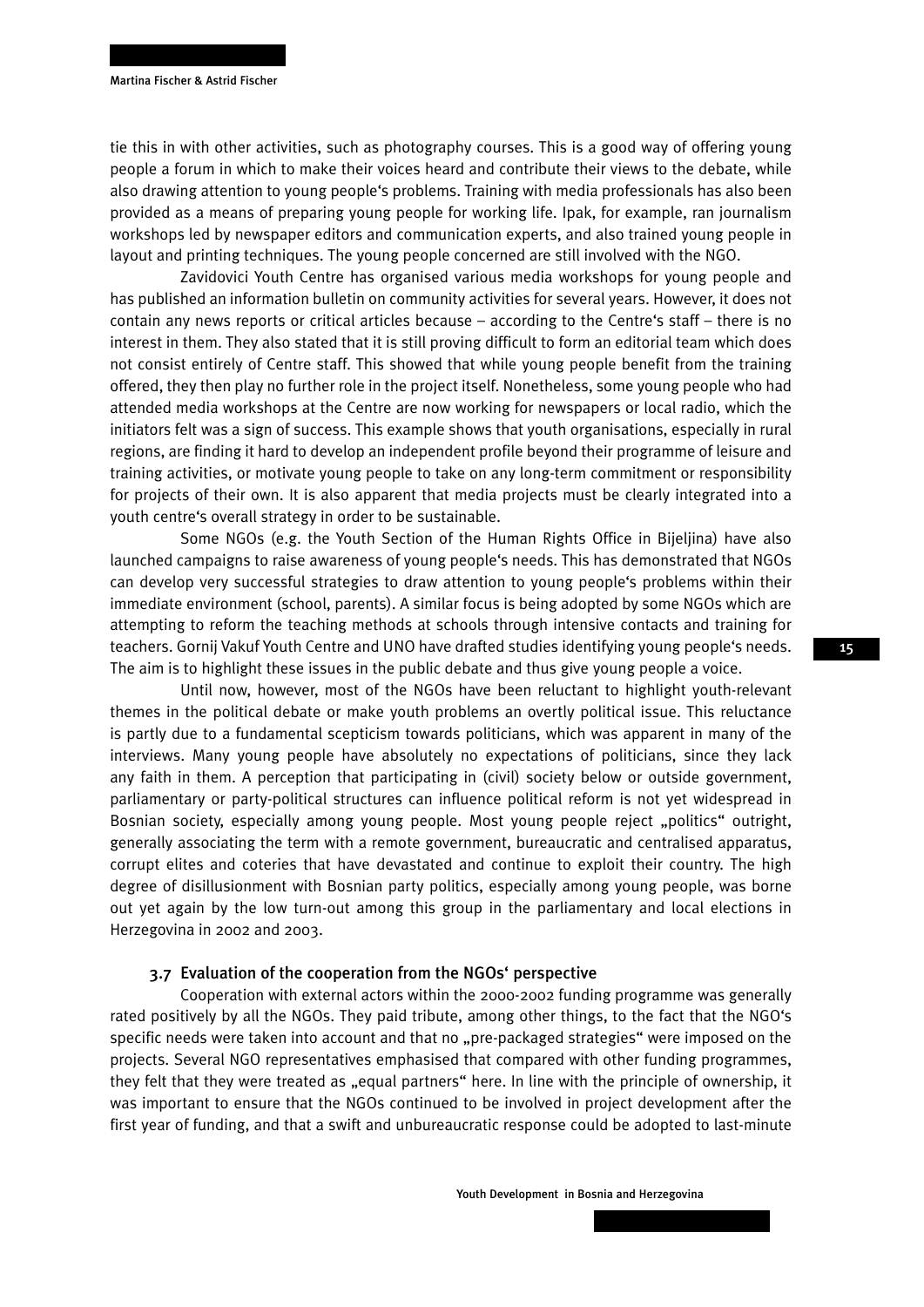amendments to individual projects.

The NGOs also expressed their appreciation for the cooperation with GTZ's Refugee and Emergency Aid Division, which functioned very reliably, and paid tribute to the regular project visits by programme managers and assessors, who thus gained an impression of the NGOs' work. Nonetheless, one person observed that more detailed feedback on the project reports would have been helpful occasionally. A further suggestion was that funding organisations should write a brief summary for the NGOs at the end of the project funding, and that this should contain a general assessment in the form of a "recommendation". The summary could then be presented by the NGO during inspections by the tax authorities, which would make matters much easier. This type of reference could also be submitted to other sponsors as part of the funding applications for follow-up projects, which would increase the likelihood of funding being granted.

It was also apparent that the structures of the foreign funding organisations are largely unclear to the Bosnian NGOs. They have difficulty comprehending which department or division is responsible for managing particular funding programmes<sup>9</sup>, and are uncertain about the relevant criteria. Clearly, it would be helpful to prepare a brief information sheet about the different project frameworks and the budget lines which can be accessed by youth initiatives.

Overall, it was apparent that youth projects regard short funding periods that are timebound to a specific financial year as a problem, since they make long-term planning impossible. This practice of providing partial funding is an obstacle to project development. One difficulty is that the lack of certainty regarding follow-up funding has meant that in some cases, paid staff could no longer be employed and courses were discontinued, with the NGO concerned having to explain the situation to its young clients, even though it was impossible to tell them whether or not the activities would be resumed. This, it was argued, is a damaging situation, for as the coordinator in question explained: "Young people need clear information, otherwise they lose confidence."

#### 3.8 Planning for the future

· Since 2002, Ipak has been setting up a second youth centre in Zvornik municipality (RS). (For more details, see Berghof Working Paper No. 1 by Martina Fischer) Some of the refugees with whom Ipak was working in Simin Han in recent years have now returned to the areas of presentday Republika Srpska from which they were expelled during the war. Most of them have to go back to areas where young people have virtually no prospects. Ipak has therefore developed a scheme to set up a youth centre and youth cooperative with small workshops and training opportunities in Krizevici, a village in Zvornik municipality. The pilot project, which is designed to offer opportunities for young returnees and young people from local communities on an equal basis, is being funded for a three-year period by the German NGO "Schüler Helfen Leben" and is supported and monitored by the Berghof Research Center. Ipak's activities in Simin Han are also continuing. However, as a result of refugee return, the composition of the young people has changed and a generational shift has taken place. Until 2002, most of the young people using the Youth Centre were from refugee/displaced families and 70% of them were male, whereas now most of the Centre's users are young people from the local area around Tuzla, and include far

9 Most of the current projects in Bosnia and Herzegovina fall within the remit of the relevant regional division. However, the programme documented here was the responsibility of the Refugee and Emergency Aid Division.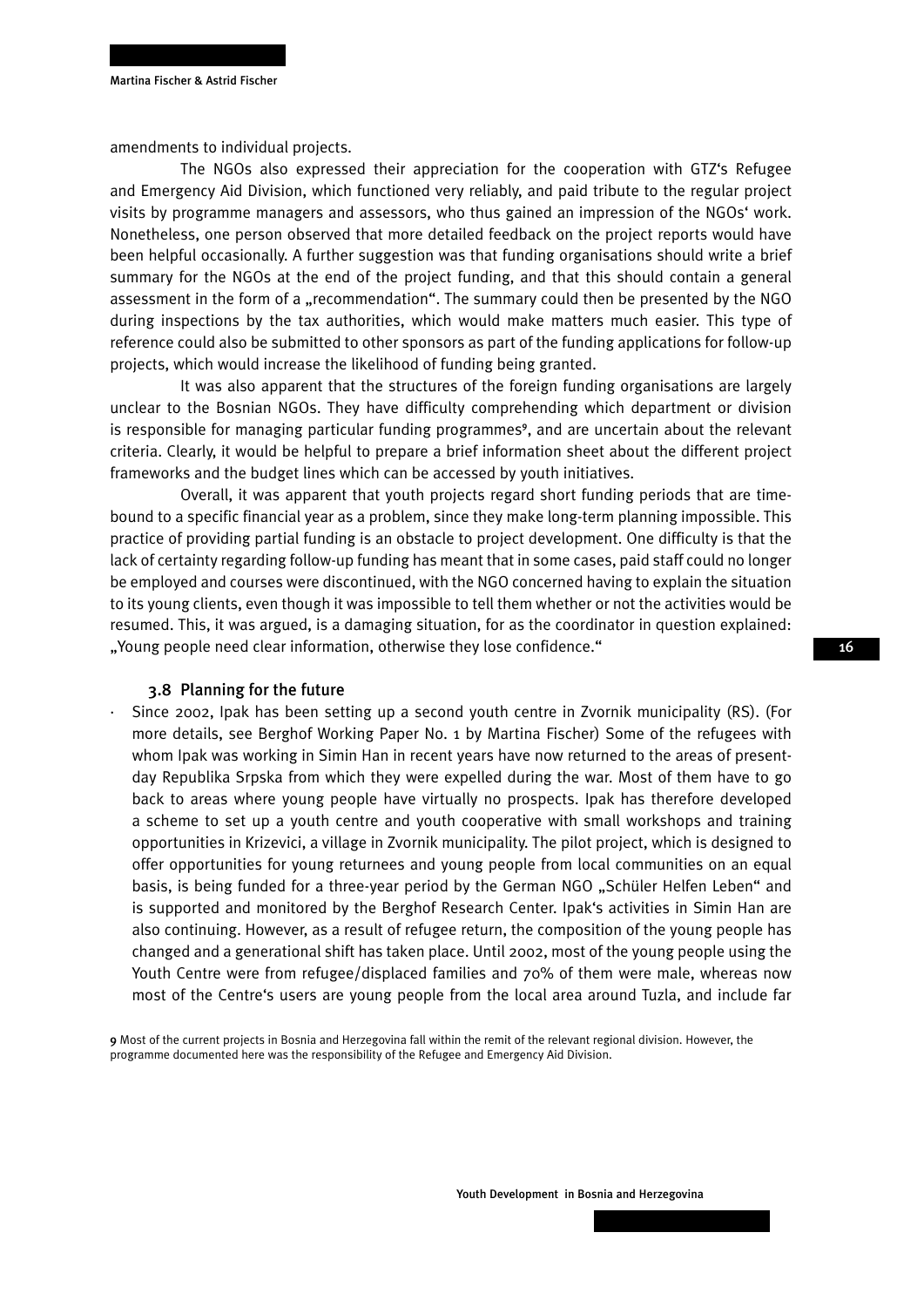more girls than before.

- Prijateljice is planning to continue its training and employment activities in 2004, although the future of the horticulture project is still uncertain. In addition, the inter-entity work at schools will be stepped up: a) the number of participating schools will be increased; b) autonomous pupils' committees will be registered at schools, and c) their working methods will be explained to teachers and parents at information events; d) teachers will be given training in new teaching methods; e) further support will be given to inter-entity school partnerships; and f) the children's network will be expanded.
- · UNO plans to continue the expansion of its youth club. Three offices will be added for local NGOs, along with a room for seminars, concerts and arts events. At the end of 2002, the funding for this expansion had not yet been finalised. The ongoing work programme will also be continued. In particular, the networking projects (pool of trainers in civil conflict management, the EDA-Net network of environmental projects, Citizens' Pact for SEE) will be developed further.
- Zavidovici Youth Centre would like to run more arts and sports activities in the town, to be funded by the EU. The issue of the Youth Centre's premises from summer 2003 needs to be resolved as a matter of urgency. The contract with the local authority on the use of the current premises expires in June and the school which owns the premises has advised that it urgently requires the space for its own use.
- · A building has been made available to Alter Art by Travnik municipality, and a strategy for its use has been drawn up. Besides the music studio, a rehearsal stage, workshops and office space, a café/restaurant will be opened on the ground floor if at all possible. The Centre's current arts and music programme will continue.
- · Gornij Vakuf Youth Centre plans to continue its youth and education programme. In order to lobby more effectively on young people's concerns and address their problems in a more targeted way, the Centre plans to work more intensively with schools and local authorities. As part of a pilot project funded by the British Government (DFID), a network of contact persons working in the youth sector will be established in Gornij Vakuf.

## 4 Key challenges facing NGOs working on youth development

#### 4.1 Integrating the NGOs into the local social and political context

Eine der wichtigsten Herausforderungen für NRO, die sich in der Jugendarbeit engagieren, besteht darin, die eigene Arbeit im lokalen gesellschaftlichen und politischen Umfeld zu verankern. Zum einen geht es darum, Akzeptanz und Unterstützung für die jeweiligen Initiativen bei den Eltern der Zielgruppe zu finden. Zum anderen muss eine Kooperation und Abstimmung mit den Schulen gewährleistet werden. Darüber hinaus müssen Jugendorganisationen ein gutes Verhältnis mit den lokalen und regionalen Behörden aufbauen.

#### *4.1.1 Involving Parents*

Parents are a crucial reference point for any youth project operating within a local community. Many parents were initially sceptical about some of the funded initiatives. In particular, they rejected projects which are openly committed to building links between "hostile" communities (e.g. Gornij Vakuf Youth Centre). A key success factor in this instance was that parents were kept fully informed about the Centre's work at regular parents' evenings and were thus involved in decisionmaking. The participation of respected local figures in the Centre's work or their public support for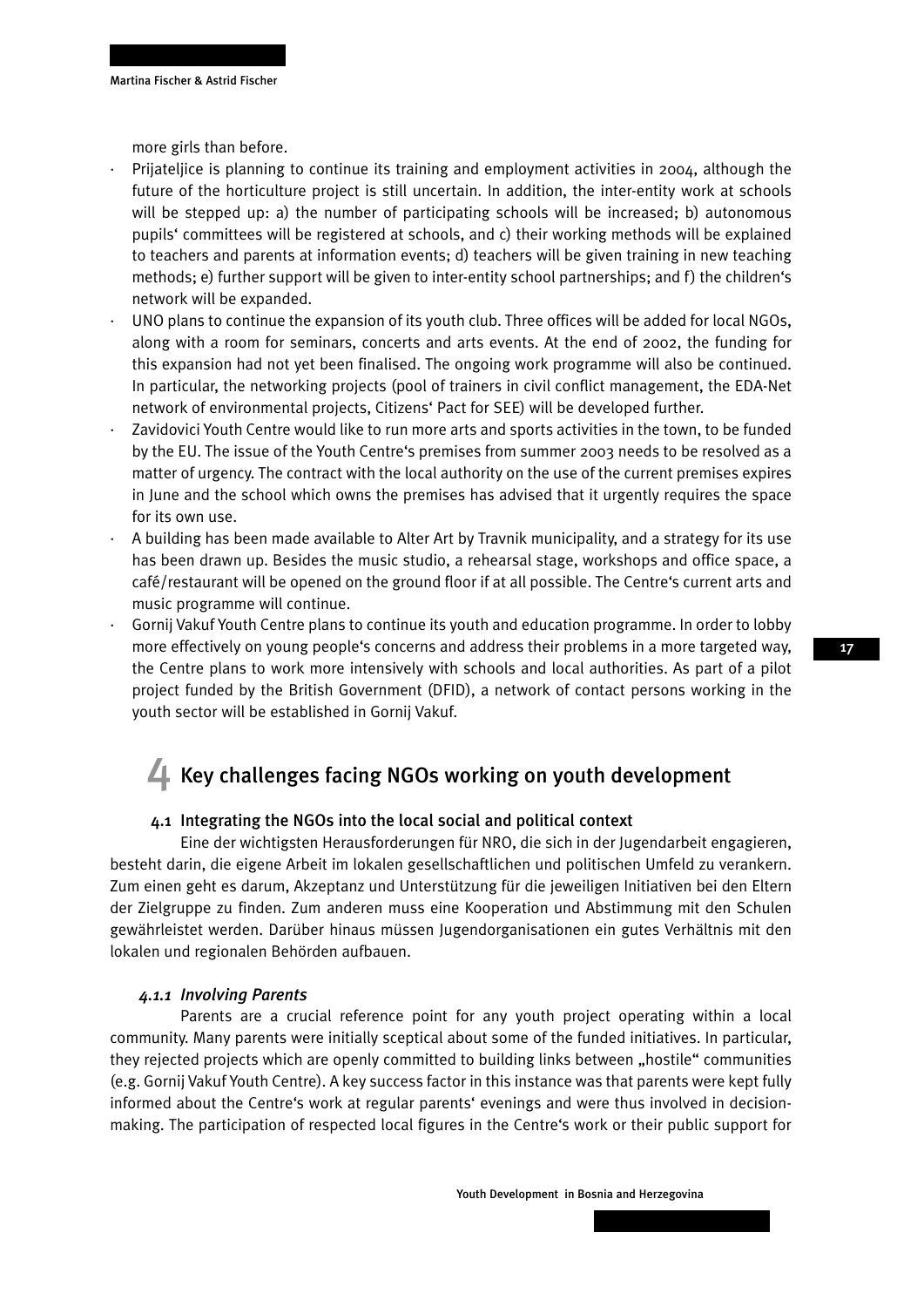it also enhanced parents' trust and confidence. In many instances, parents ceased to be sceptical as soon as they realised that young people who were involved in the Centre's activities were performing much better at school.

Some NGOs also involved parents directly in their work through information events (e.g. the drug awareness campaigns in Bijeljina and Tuzla). By arranging these lectures, the youth centres drew attention to a problem which parents had previously ignored, and also offered help in confronting it. In one case, parents were motivated to set up a self-help group to explore the issue further.

#### *4.1.2 Cooperation with schools and teachers*

The funded organisations' experiences show that in the field of youth work, close cooperation with schools is essential. In many cases, however, this requires a great deal of energy and willingness to engage in dialogue. The initial scepticism shown by head teachers and their staff had to be overcome through confidence-building measures. With their participatory approaches, NGOs generally pursue very different educational strategies compared with those customarily used in the Bosnian school system, where teachers generally lecture in front of the class and wield substantial individual authority. Many of the conservative teachers are also disconcerted by some of the themes addressed by the NGOs, such as drug awareness. These issues are not part of the normal curriculum and are unsettling for teachers. Some head teachers were also concerned that addressing this issue could reflect badly on their school. However, since drug abuse has a direct impact on schooling and therefore on the teachers' work, some of them were open to the opportunity for cooperation with the youth centres.

On other problematical issues too, it was possible to forge alliances or successfully establish reciprocal support measures between the youth projects and the local schools:

- · By providing extra tuition in school subjects for returnees, the youth projects were able to contribute to integration in cases where the schools were overstretched. Many classes have more than 30 pupils; teachers are often demoralised due to their poor and sometimes irregular pay; some teachers are simply unable to cope or lack the appropriate training. In every case, it is the returnee children who suffer most from this state of affairs.<sup>10</sup>
- · Additional training opportunities such as ICT courses, which are often unavailable in schools, were established in conjunction with them. However, the NGOs had to ensure that youth projects do not create the impression that they are competing with local schools.
- · A project run by Gornij Vakuf Youth Centre proved to be especially promising: this offered teachers training in civil conflict management (see Section 4.2). The Youth Centre approached the teachers directly, not via the education authorities or head teachers. The project is also distinctive in that an NGO is promoting professional development for teachers which focusses on participatory learning methods, thus improving young people's educational situation. In the long term, the initiators are also keen to stimulate a debate about the school syllabus and curricula through cooperation between teachers and youth initiatives. Parents should also be involved in this dialogue.

10 A female pupil who spent the war in Germany and then returned to Bosnia said in an interview that her German teacher was always unsettled when this particular pupil was present in class because the teacher knew she herself made a lot of mistakes in German. However, the girl could not keep up with her classmates in other subjects because she could not express herself properly in her mother tongue and had followed an entirely different curriculum in Germany – even in mathematics. The teachers did not appear to care. However, in the extra tuition classes run by the NGO, she was able to ask questions whenever something was not clear, and this made her feel much more confident.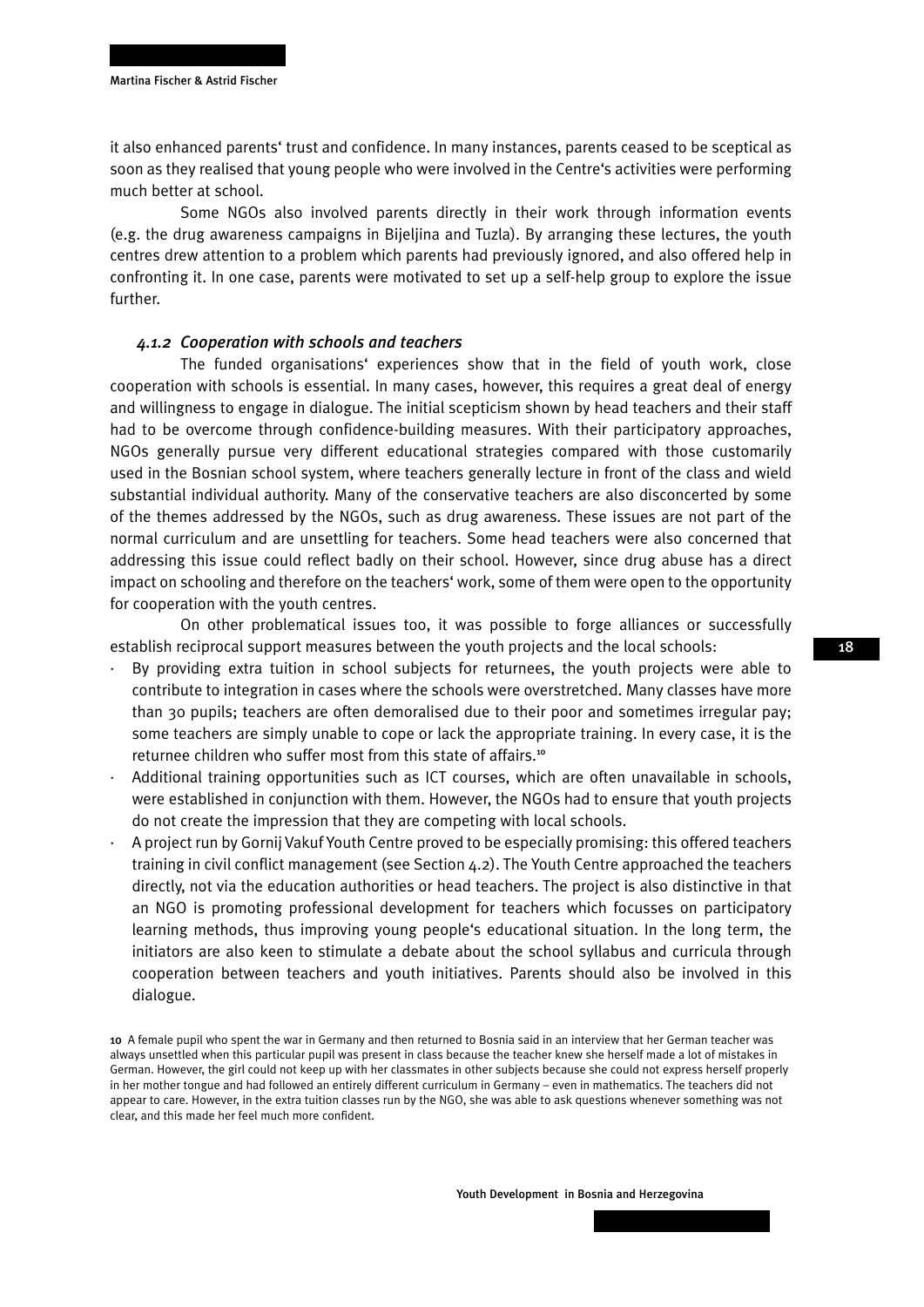#### *4.1.3 Cooperation with local authorities and community representatives*

In regions which, in political terms, can be described as  $\mu$  majority communities", civil society initiatives in the field of youth development are generally accepted and tolerated – although not necessarily supported – by the authorities. However, the work of these initiatives has encountered overt hostility and obstruc-tion in regions where there is a high level of political tension, as well as in "divided" communities. This applies especially to the implementation of cross-border projects. However, here too, there appear to be signs of change. For example, in communities whose administrations have been merged over the last few years (e.g. Gornij Vakuf), the youth organisations have noted that the local authorities have developed some degree of willingness to cooperate. Some local community representatives have even made overtures to youth projects which have gained experience in "cross-border" interethnic cooperation.

In the discussion about the obstacles and problems faced by NGOs working in youth development which took place at the workshop on 29.11.2002, the cooperation with local authorities and the relevant ministries was clearly identified as the most significant problem. Many of the funded organisations have negative experiences here.

Youth projects are reliant on the support of the local authorities, e.g. when applying for premises or the relevant permits. Some have been provided with premises by the local authority for which they pay little or no rent. However, these buildings are often in poor condition, and pledges that they would be repaired or renovated have often not been fulfilled, or have been honoured only after repeated requests. In one case, the local authority failed to honour agreements to cover the project's electricity and telephone costs. Some project coordinators were also concerned that pledges made before the last elections in 2002 are no longer being fulfilled. For example, if different political majorities are in power, agreements may no longer be valid, or re-elected politicians may simply fail to keep their election promises. One particular initiative was granted the use of premises by the local authority, but only until June 2003. The local school has now announced that it needs the space for its own purposes; the youth centre will therefore have to relocate, but it is uncertain whether new premises will be made available at all.

The change in political majorities and the personnel fluctuations in local governments and administrations often make the NGOs' work more difficult (at the NGO workshop on 29.11.2002, some participants wrote the key phrase "new people" on the blackboard under the heading "Difficulties and Challenges"). One challenge is to cultivate ongoing contacts with politicians and the administration and, whenever there is a change of personnel, to identify new people as allies and "socialise" them by encouraging them to support the project's objectives. One NGO coordinator felt that the funding from abroad had helped her to secure appointments with official bodies, as it has enhanced the NGOs' legitimacy and thus increased the acceptance of the NGOs' work among local politicians and administration.

Some projects have now developed very constructive forms of cooperation with the local authorities. For example, Alter Art assists Travnik municipality in the production of its website. Gornij Vakuf Youth Centre (with support from Britain's Department for International Development – DFID) is planning a project which aims to initiate closer cooperation with local authorities and schools on social issues. The aim is to identify a contact person in all the participating institutions so that when problems arise, a solution can be devised jointly between representatives of the Youth Office, the police, the school and the youth centre.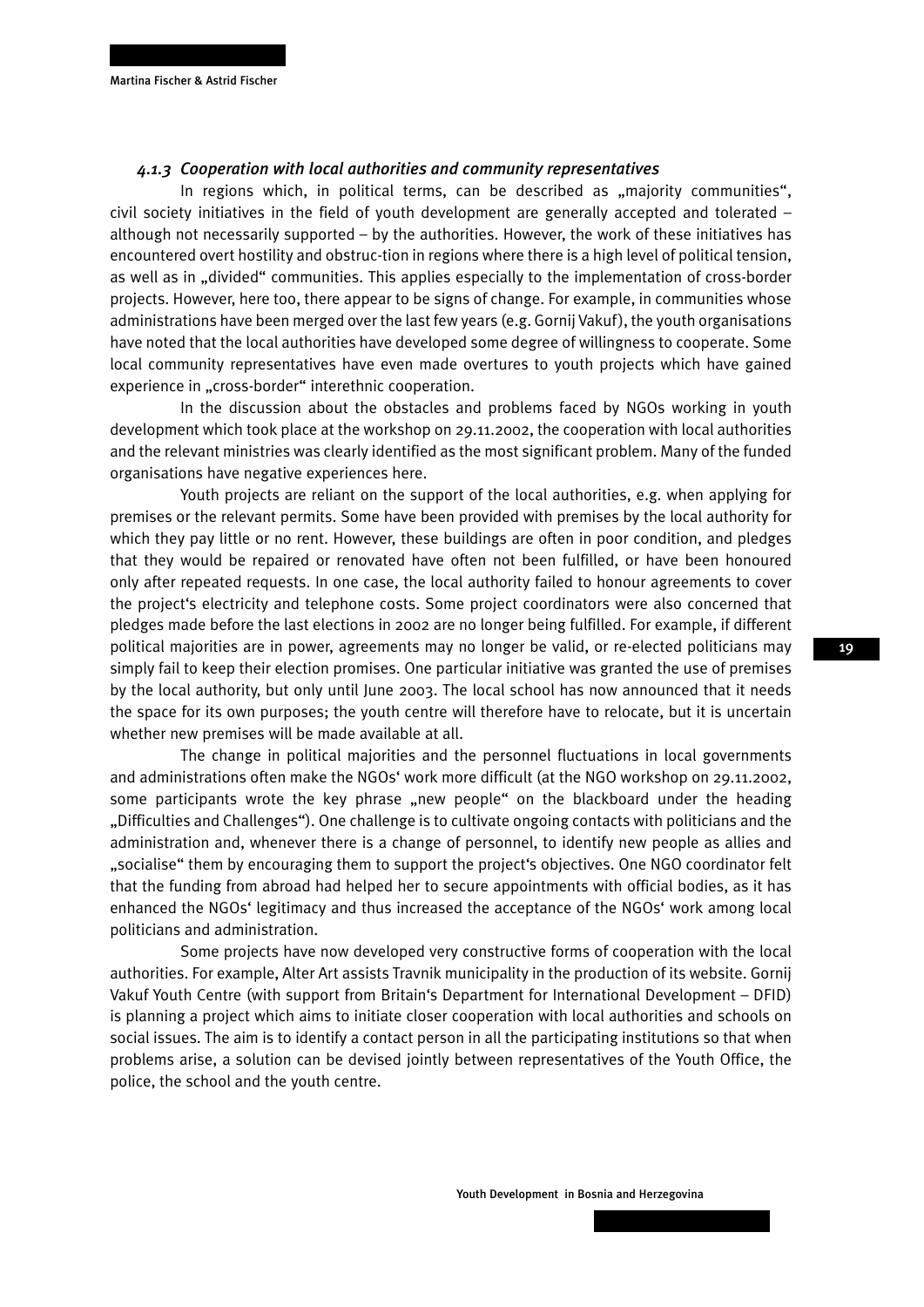#### 4.2 "Interethnic cooperation" and overcoming lines of conflict within society

The difficulty in overcoming ethnic divisions is borne out by the experiences of Prijateljice, which approached schools with the aim of launching a networking project between schools in the RS and the Federation. In this instance, the inter-entity dimension of the project met with resistance from nationalist forces in school administrations. In one case, the offer of ICT training was rejected by the head teacher on the grounds that there was no need for it. Finally, after mediation by the German Embassy in Sarajevo, which had been approached by Prijateljice, the project could be implemented after all.

When funding social reconstruction and long-term peacebuilding, many sponsors rightly expect a contribution to be made to overcoming ethnic divisions. But in many cases, "interethnic cooperation" then became the key criterion determining eligibility for funding and the benchmark against which to judge the success or failure of the NGOs' work. However, this can be counterproductive. As a project objective, "interethnic cooperation" can be short-sighted and illconsidered in some cases: firstly, it ignores other approaches to conflict management (e.g. those addressing the tensions between returnees and the local community); secondly, it also overlooks the fact that in the wake of gross human rights violations and hostilities, "monoethnic" or "monocommunity" work may be required first of all in many cases so that people in opposing communities (or ethnic groups) can be carefully prepared for encounters with the other side, thus creating a willingness for interethnic encounter at a later stage.

To incorporate conflict management components – and, conversely, to take account of the individual NGO's situation – the funding programme evaluated here therefore defined the creation of spaces for encounter as a project objective. The NGO representatives who worked on implementing these objectives agreed that it is not enough merely to bring together participants from different "ethnic groups" for a few days at a seminar. It is more important, in their view, to work on prejudices over the long term and encourage independent thought and the ability to challenge "what everyone says". In some cases, this can and must take place in a monoethnic context to avoid overwhelming the participants.

The work being undertaken by Gornij Vakuf Youth Centre is a good example of this approach. The Centre is located on the former front line between Croats and Bosniaks, right in the town centre. The Centre staff are Bosniaks and Croats, but the Centre attaches priority to ensuring that it is not ethnicity but the qualifications and, above all, the motivation of every individual staff member which are central to the Centre's work.

Since 2001, Gornij Vakuf Youth Centre has provided targeted training for young people in non-violent conflict management. The aim was to encourage young people to develop their own activities (as multipliers) and thus expand the Centre's work on a long-term basis. To this end, highly motivated young people were selected in both parts of the town (ensuring that girls and boys were represented equally). Due to the extremely tense situation in the town, the courses were initially run for the two groups separately. They were held consecutively, so that although the young people encountered each other in the Centre, they did not have to confront each other. The initial priority for Centre staff was to gain the trust and confidence of the young people and encourage them on an individual basis. The key factor which ultimately enabled the two groups to join together was their interest in each other and their willingness to meet. According to the Centre's director, young people are naturally curious, but they have to be given the opportunity to overcome their fears themselves. It is not helpful for others to dictate when the young people should approach each other. It is especially important to respect their views and decisions, even if you think they are wrong. They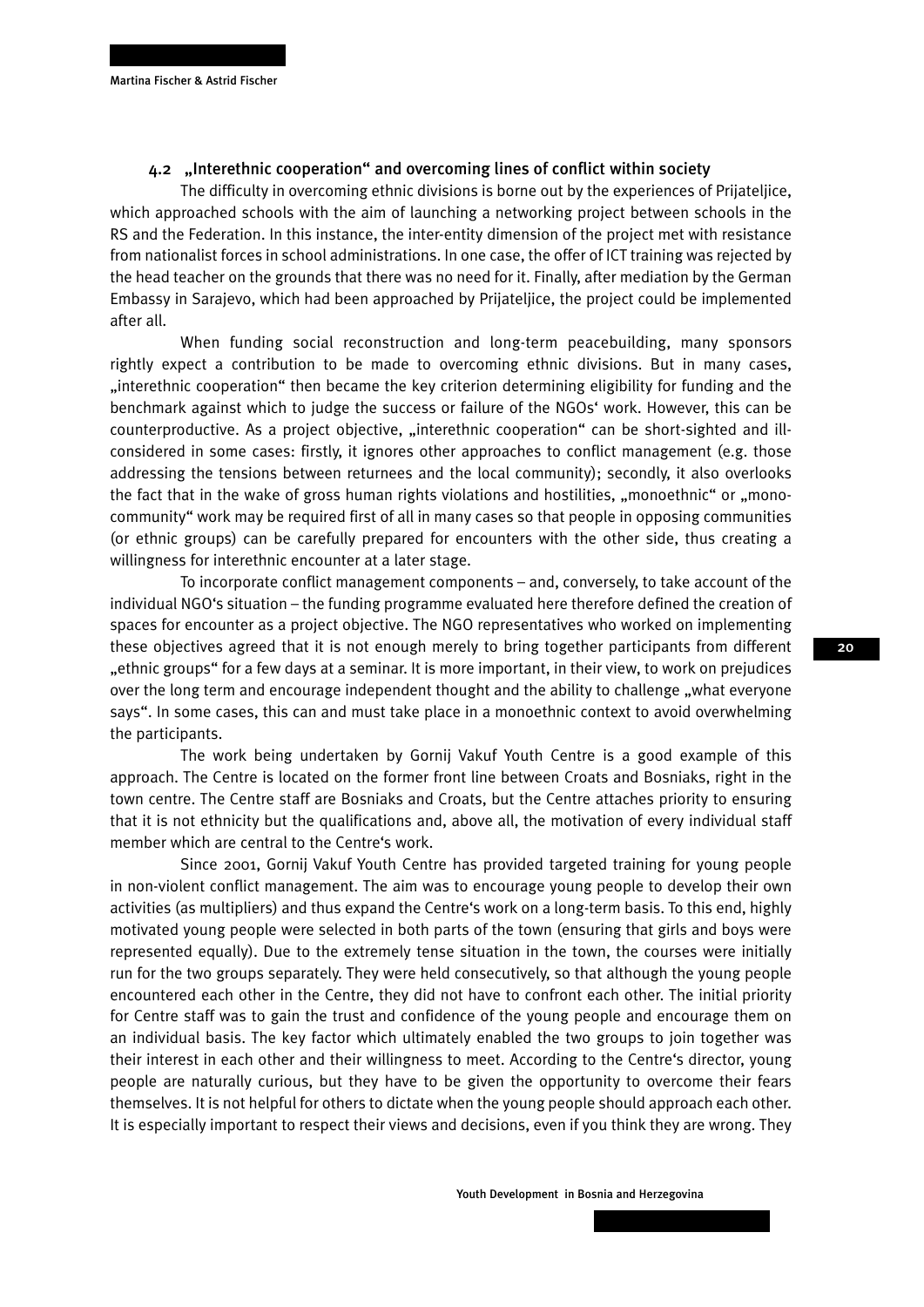must be persuaded by arguments, rather than be told what to do. However, it is possible to create a framework in which the desire for encounter can evolve. By boosting young people's confidence and individual peace skills, it was possible to pave the way for a move towards the long-term aim of "interethnic cooperation"; indeed, this is the only way to achieve this goal.

The Centre adopted a similar two-tiered approach at a workshop series on civil conflict management, which was organised for teachers. The project initially encountered a number of obstacles because it was designed to train Bosnian Croat and Bosniak teachers alike. At first, the two groups were trained separately. Despite initial resistance, the project was successful because the teachers were selected on a targeted basis and because they felt that the training programme had a positive impact on their work and their motivation. During the second stage, cooperation between individuals from the different groups was possible.

Awakening an interest in encounter is a key task in youth development work. However, it is also important to identify shared interests and concerns. If young people play sport together, learn together and join together to address problems in their town or pursue other shared objectives, long-term friendships or structures for cooperation will evolve. In most cases, the funded projects succeeded in identifying these common interests.

#### 4.3 Integration of returnees and displaced persons

The integration of returnees and displaced persons continues to be a key task in Bosnia. Some of the funded projects had a particular commitment to young returnees as a target group. They include young people who have returned from abroad and face many difficulties acclimatising to their new environment, as well as those whose come from displaced families. The prevention and management of conflicts between the local community and returnees – or even refugees who have settled temporarily – will pose a major challenge in the coming years, especially in view of the massive demographic shifts who took place during the war and its aftermath.<sup>11</sup> This is linked to a widening urban-rural divide, as many refugees from rural regions spent the war and the immediate post-war period in urban centres. Young people who have been socialised in an urban centre and who then return to a rural area face a major challenge when they have to find their feet in a completely new environment.

Some of the funded NGOs have succeeded in offering integration support, such as extra tuition in school subjects or language courses, to young people who have returned from abroad. This group found it relatively easy to gain access to NGOs, as they were familiar with similar organisations abroad. Some have been actively involved with an NGO since their return. A more difficult challenge is integrating rural population groups into the NGOs' work. Two NGOs have tried to thematicise the situation of rural communities at discussion events. However, this has not resulted in any long-term projects.

The unregulated situation of displaced persons also militates against targeted integration work for this group. Under the Dayton Agreement, all refugees and displaced persons should return to their places of origin as far as possible. This process of return was very slow until 2001, especially for minority return, i.e. when displaced persons return to areas where they are in the minority compared with another ethnic group. It is also becoming apparent that some former members of rural communities are likely to remain in the cities. This development further exacerbates the

<sup>11</sup> According to UNHCR, around 420,000 refugees and 500,000 displaced persons (DPs) returned between 1996 and 2002. See UNHCR's web pages on Bosnia and Herzegovina: http://www.unhcr.ba/return/T5-1102.pdf. See also International Crisis Group: The Continuing Challenge of Refugee Return in Bosnia & Herzegovina, Balkans Report No. 137, Sarajevo/Brussels, December 2002.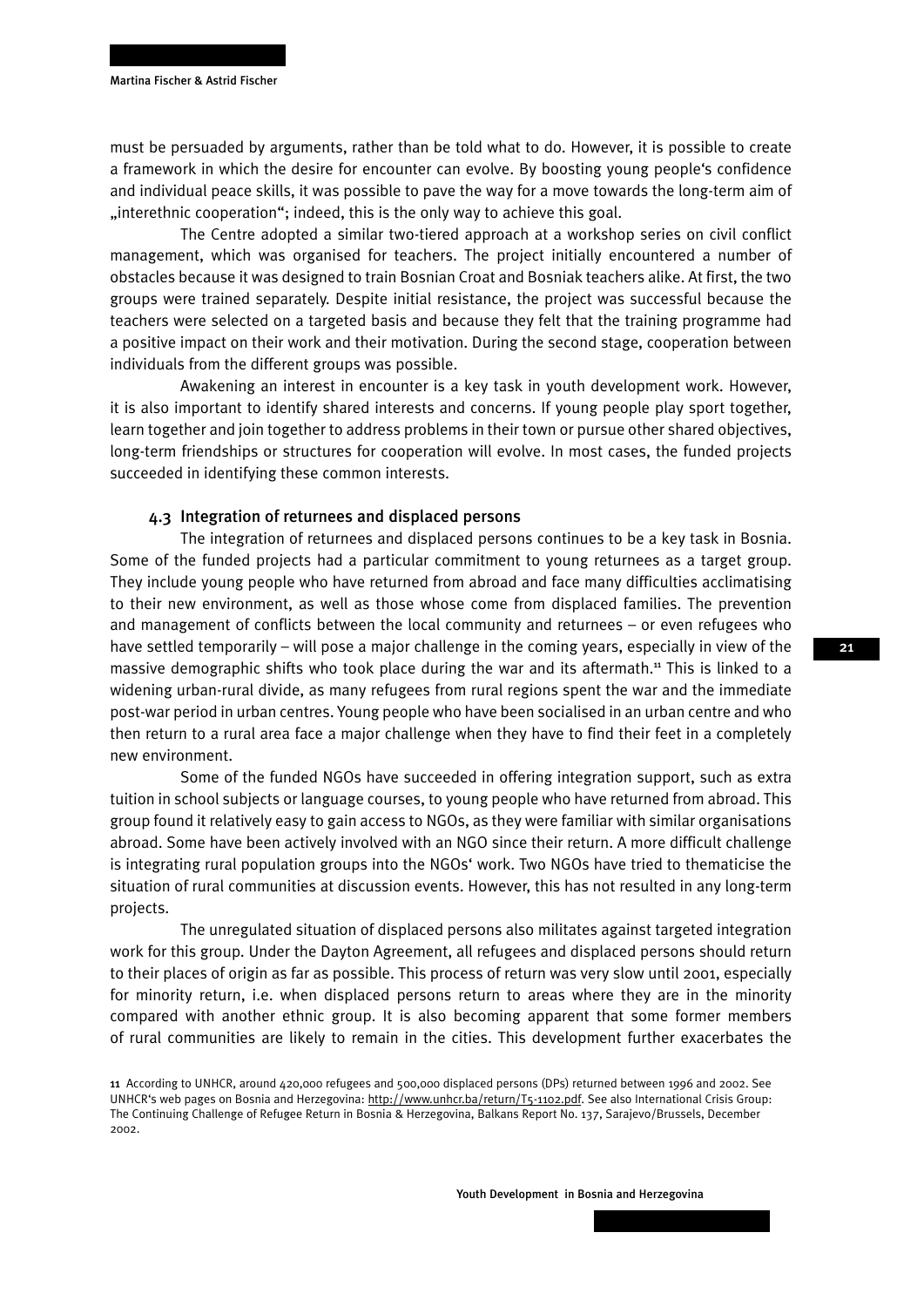prejudices arising between the urban and rural communities.

But there are also many people who return to their pre-war homes in rural areas, only to find that:

· apart from their reconstructed houses (repaired with assistance from abroad and through their own efforts), there is no infrastructure or, indeed, acceptable prospects for the future, and

· they are now a minority in a region where their ethnic group was formerly in the majority. This is the case in Eastern Bosnia, for example. Here, there are numerous examples of returnees subsequently moving back to the cities out of despair at the lack of infrastructure and development opportunities. This especially affects young people. One challenge is to offer them development prospects and encourage them to remain, in order to prevent the ageing of communities across wide regions of the country.

The NGO Ipak is playing a pioneering role in integrating people who have ventured to return to rural regions. At the Youth Centre in Simin Han (Tuzla), Ipak worked primarily with young displaced persons from the rural regions of Eastern Bosnia. Together with these young people, Ipak recently devised a scheme to set up a youth centre and employment project in order to offer them prospects after their return, thus contributing to the integration process. The planned scheme has now evolved into a pilot project which, over the next three years, will be implemented in Zvornik municipality with support from the German NGO "Schüler Helfen Leben" and the Berghof Research Centre. Particular priority is attached to equal participation of returnees (including Bosniaks) and the local community (mainly Bosnian Serbs (see Berghof Working Paper No.1 by Martina Fischer).

A further challenge is to take account of gender aspects in youth development work, especially in the context of refugee return.

#### 4.4 Gender-Aspects

Since its establishment, Prijateljice has worked successfully to improve the situation of disadvantaged women (in particular) and has provided support services for this group, i.e. psychosocial care and income-generation measures. To ensure that opportunities are available for young males and females alike, Ipak is keen to offer tailor-made programmes for young women, as it has become apparent that women only use the current range of services to a limited extent. The experience gained through the projects to date can be summarised as follows:

The needs of boys and girls are very different in many respects and are partly determined by expectations of their social roles. As a result of the time spent in urban centres during the war, girls from rural families have been exposed to far less traditional roles, which in some cases has boosted their self-confidence and expanded their horizons in a way which would have been less likely to occur in their traditional environment. There is now a risk (and Prijateljice's experience with returnees in rural regions seems to bear this out) that women and girls have to revert to their traditional roles and conform with the community's expectations of them when they return to their villages. They thus forfeit the personal freedoms they have gained. The aim is to balance out this process through appropriate training and educational opportunities.

In view of the different needs of boys and girls, a major challenge is to develop appropriate training and employment services. When devising programmes for young women, the challenge is therefore not simply to adapt to the customs of the village community, but also to help change these customs. Girls and women should be offered programmes which appeal to them without overwhelming them or expecting them to enter into open confrontation or opposition to their environment.

However, at the project visits, it also became apparent that the requirement to take gender aspects into account in youth development work is viewed by some partners as an imposed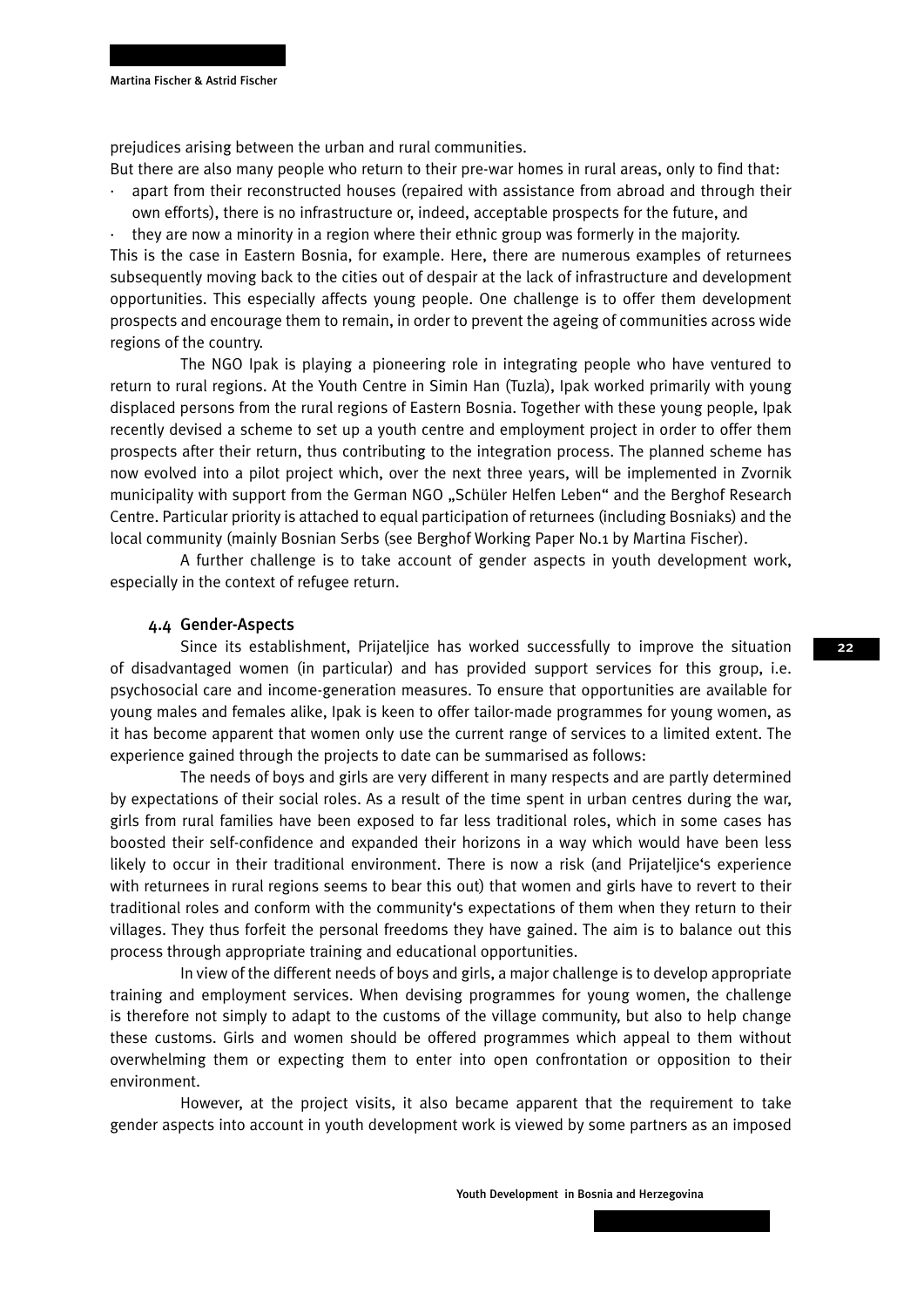"label". Furthermore, "gender" tends to be equated with a "quota for women". Some of the male NGO coordinators were quick to enumerate how many women work in the team and how many girls regularly attend their events. Some (male) interlocutors were still unaware that the term "gender" focusses more on the challenging of roles, and that the targeted promotion of women is one possible – but by no means necessary – outcome of incorporating this aspect into evaluations of the centre's own work. In some discussions, it also became apparent that the integration of gender aspects was viewed as an additional burden, especially on small projects. A consensus on the opportunities for, and limits to, "gender balancing" and the way in which "gender" can be integrated as a category into NGO projects appears to be an urgent requirement.

For example, the question whether a "gender balance" exists in the composition of the target group – i.e. young people – involved with the funded projects is difficult to answer empirically during a short visit. What is apparent is that youth centres, especially in rural regions, must offer targeted services for girls and young women, who feel that the male-dominated sports and music events have little appeal for them. In many instance, however, the NGOs also face difficulties in involving girls in their activities even if services are targeted specifically to this group. In rural families in particular, girls simply have far less leisure time than boys. They often have to spend a substantial amount of time on household chores after school, whereas their brothers are allowed to take part in activities at the youth centre. Repeated visits to families (primarily refugee families from Eastern Bosnia) were essential before Ipak was able to ensure that girls were allowed to participate in specific training courses. Despite an interesting range of services, the percentage of girls attending Simin Han Youth Centre over recent years has never exceeded 30%.

#### 4.5 Organisational development and evaluation

During the funding period, the NGOs were able to enhance their profile by deepening their work priorities and developing new projects on this basis. Involving young people, fostering their skills and individual initiative and the ability to pass on what they have learned (as multipliers) have been a key focus of all the projects' work – combined, of course, with the hope that the number of young people involved in, and taking individual responsibility for, the project or organisation will steadily increase. Some organisations have managed to motivate young people who were previously just visitors to the centre to take on projects of their own and extend the work to the next generation. Rapid generational shifts are an inevitable feature of youth projects, as all young activists become adults at some point, whereupon their interests and priorities change.

Some NGOs have been less successful in securing "new recruits" and have only managed to involve young people occasionally in specific campaigns or activities, without developing any long-term commitment. These organisations now face the problem that only a handful of young people are involved in their daily work, which means that the projects will be at risk if the original staff withdraw at any time. A further problem for NGOs is that voluntary work is not a widespread or accepted feature of Bosnian society.

In one NGO, a training programme for young people raised participants' expectation of future employment. They were unhappy to discover that due to a lack of funding, they were still unemployed. This illustrates the dilemma facing voluntary work in a country such as Bosnia. Due to the high level of unemployment, many Bosnians view their work for an NGO purely as an incomegeneration opportunity. There is little experience with voluntary work, and people who are in work see very little opportunity or need to get involved in other activities. NGOs therefore often find that volunteers cut back on their commitment as soon as they find paid work.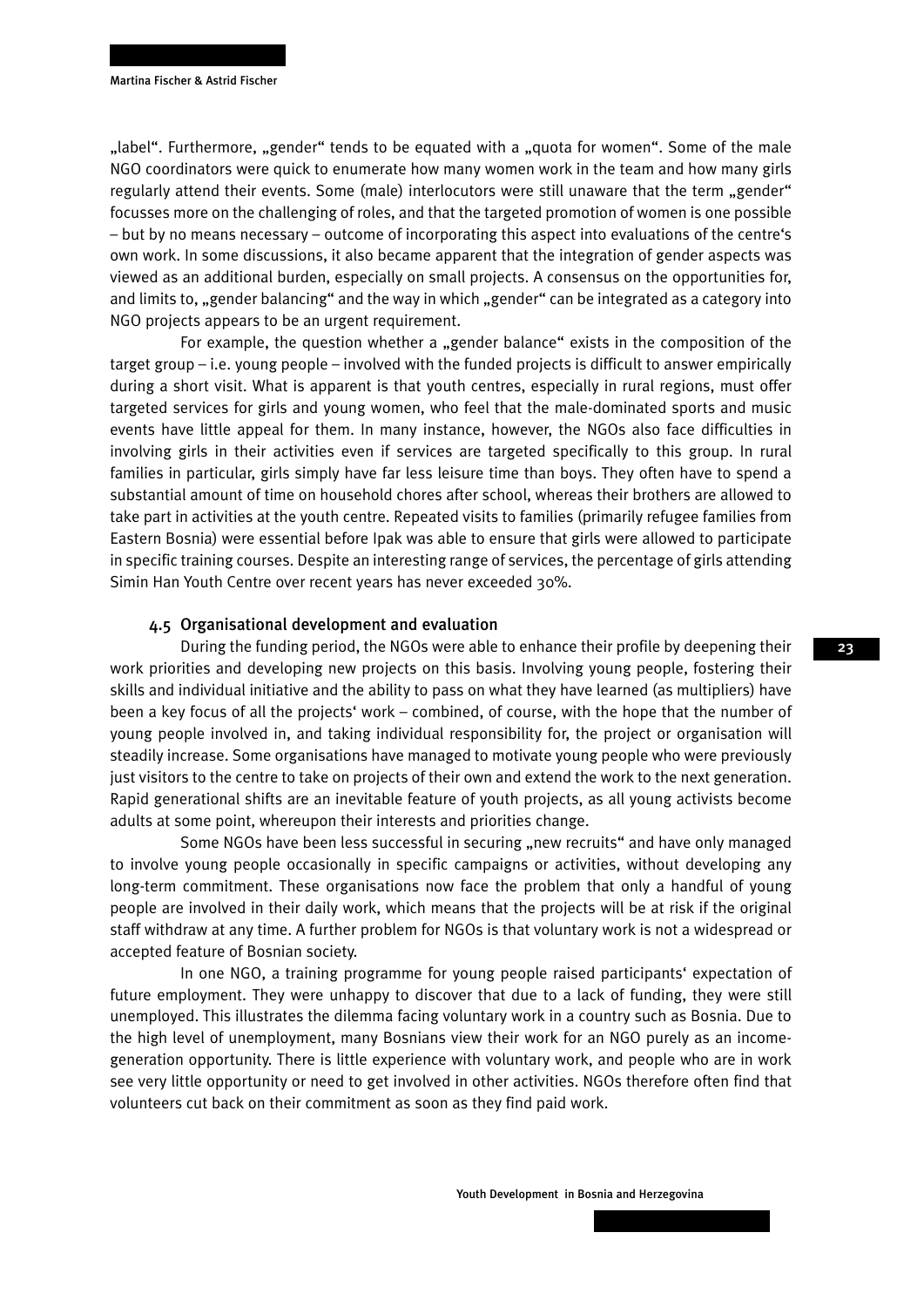The NGOs view self-reflection and evaluation of their activities as important and necessary. In practice, however, most of them are chronically over-worked, leaving little time and opportunity for these activities. Furthermore, many of them are unsure how they should set about this task. Internal evaluation processes and discussions about the NGO's strategies, objectives and further development are organised in a wide variety of ways. Most organisations and initiatives hold regular team meetings to discuss progress with individual projects, new ideas and further measures. Some NGOs have also involved the youth centres' users in the reflection and planning process, e.g. via discussion events. Two organisations have also prepared studies which explore young people's needs and attitudes, and have used the findings to plan further projects.<sup>12</sup>

In the interviews with the NGO coordinators, it became apparent that in some cases, the accountability to donors also offers an opportunity to review the objectives and framework of individual projects. Some organisations draw up quarterly or half-yearly reports on their work for sponsors or project partners, and some make these available to the public.

#### 4.6 Fundraising and the projects' financial (in)dependence

Fundraising was identified as one of the key challenges facing youth development work in Bosnia on a daily basis, and is closely related to the issue of sustainability. According to the funded NGOs themselves, they have to devote a substantial amount of their time and human resources to securing funding.

A key problem is still that donors are often very reluctant to provide institutional funding or make longer-term financial commitments. Many prefer to fund short-term projects, but do not cover the overheads which have to be paid to ensure that these projects can be implemented. Furthermore, many foreign donors are now gradually pulling out of the country.

During the funding period, the participating projects were able to secure their financial base to the extent that by the end of the programme, none of them faced a direct threat to their survival. In most cases, this was because the existing donors had granted follow-up funding. Some NGOs were able to tap into new sources of funding and had actually expanded their range of activities. Nonetheless, at the evaluation workshop on 29.11.2002, funding was identified as the second major problem.

Most NGOs are supported by several – often very different – donors. They include foreign support groups or NGOs which operate transnationally (e.g. Schüler Helfen Leben), as well as international NGOs, church-based charities, ministries in other countries, and various EU budget lines. They all apply different criteria and operate different funding periods. The NGO coordinators therefore have to spend a great deal of time developing a precise understanding of the different funding criteria and accounting procedures.

What's more, some donors, when formulating their funding criteria, follow highly unpredictable "fashions". Interethnic cooperation may be a priority one year, but in the next funding round, the key topic may be human rights work or the promotion of women, etc. Although these are all very worthy issues, this situation can be overwhelming for small organisations. In some cases, it may mean that specific keywords are used in the funding application without being backed up by substantive measures. As a result, there is no guarantee that the identified objectives will actually be achieved.

Overall, it has become apparent that seven years after Dayton, civil society initiatives continue to be highly dependent on external support. In view of international donors' decreasing

<sup>12</sup> D. Giemza-Pipe:*The Needs of Young People. A study of Gornij Vakuf-Uskoplje Central Bosna i Herzegovina.* Gornij Vakuf Dec. 2001 (The summary and full report can be obtained from Gornij Vakuf Youth Centre). Civitas Foundation for Civil Society (ed.): Youth Issues and Challenges in South-Eastern Europe - Bosnia and Herzegovina. Cluj-Napoca 2002 (report available from UNO).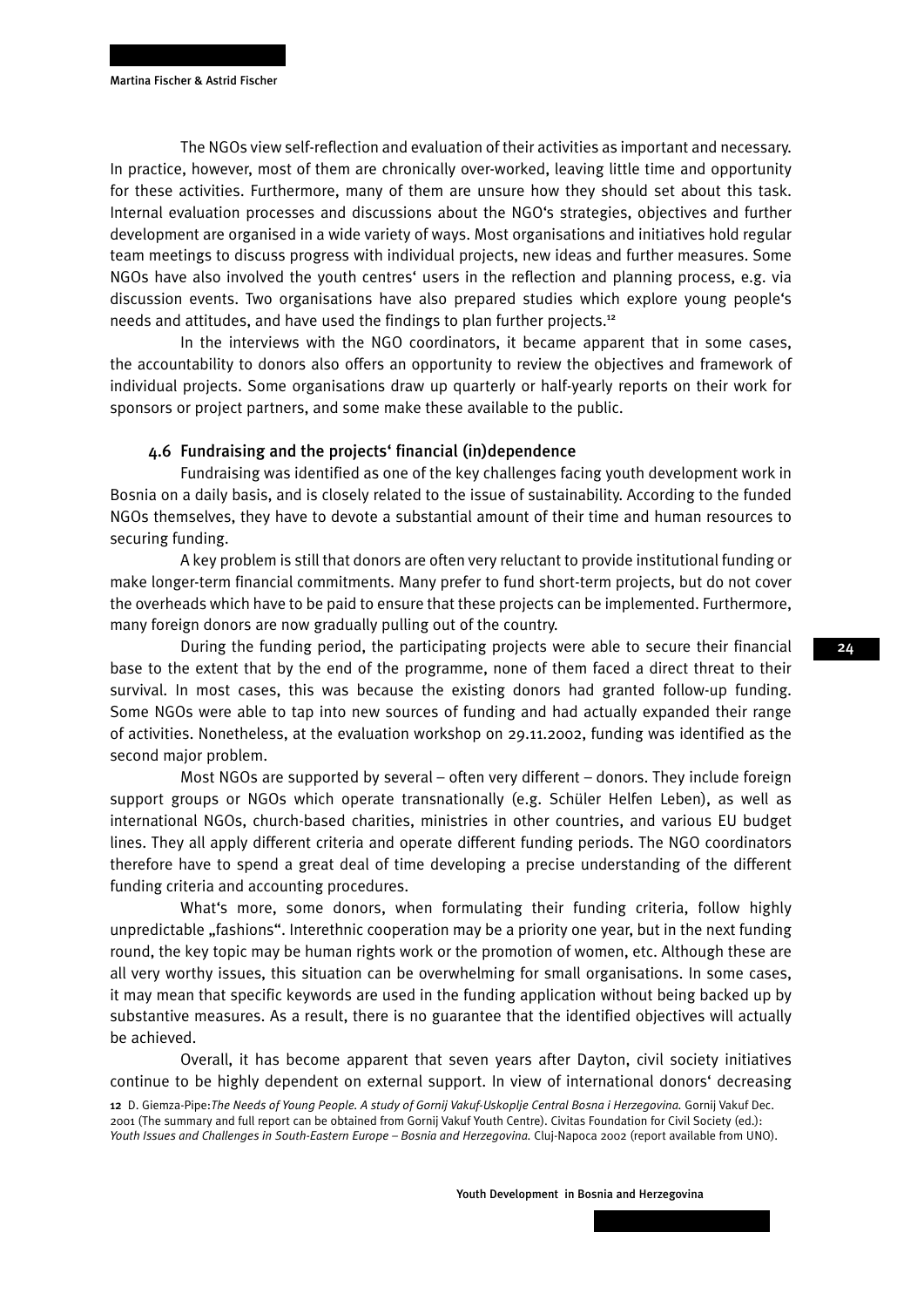willingness to invest further in Bosnia and Herzegovina, NGOs must answer a key question: what options are there to reduce this dependence? The willingness of local, cantonal and entity authorities to support non-government initiatives is still minimal, and is also viewed sceptically by the NGOs themselves. In the few cases when local or district authorities have funded youth projects, experience has shown that there were no published criteria for the granting of funding, which therefore lacked transparency. Even though the parlous financial situation of most local authorities makes it unlikely that much funding will be forthcoming from this source, NGOs should still contribute to this debate and set out their expectations and demands in dialogue with the public authorities.

The issue of economic survival dominates the agenda in the internal meetings of almost every NGO. Some centres have considered charging fees for specific courses, but have so far rejected this option due to the financial weakness of the participants. This is not a viable option over the long term, especially for training programmes which are intended to benefit marginalised groups. This approach also creates legal problems, as NGOs are only allowed to engage in income generation within specific limits.

In this context, the development of the Alter Art cultural project may point the way forward. This NGO was provided with premises by Zvornik municipality and has drafted a strategy for use. In addition to a rehearsal stage, seminar rooms, art studios and office space, a restaurant is also planned. The NGO is currently exploring the extent to which this commercial venture can be developed without forfeiting Alter Art's NGO status.

However, one NGO representative stated in the interview that in his view, there are enough funding opportunities for NGOs in Bosnia, and most of the NGOs have learned how to tailor their funding applications to meet the donor's criteria. The negative side of this development, in his opinion, is that the NGO sector has now expanded into a massive market, and a number of organisations are pursuing commercial interests while accessing successive sources of funding. In some instances, there is little commitment to civil society. This point of view illustrates how important it is for sponsors to select project partners, and formulate their funding criteria, with care.

Funding problems also arise occasionally when NGOs try to plan long-term projects in addition to short- and medium-term measures.

The NGO Ipak, which operates in Tuzla and Simin Han in the Federation of Bosnia and Herzegovina, has developed a project to support the integration of young returnees by building a youth centre and promoting youth cooperation through income generation and training opportunities in Eastern Bosnia (Krizevici in the RS). The project is based on Ipak's previous experiences in combining development and peacebuilding measures. The training component pursues various objectives: if young people earn their own income, this improves their families' financial position and also boosts their self-esteem because they thus acquire a degree of respect. At the same time, the project will also focus on community-building measures (as well as income generation), in order to create opportunities for young people's self-organisation. This project example shows that a youth centre or encounter project by young people for young people can be co-funded with income they have generated themselves, thus reducing the dependency on foreign donors. This approach supports the development of a sustainable local NGO sector and thus the establishment of civil society.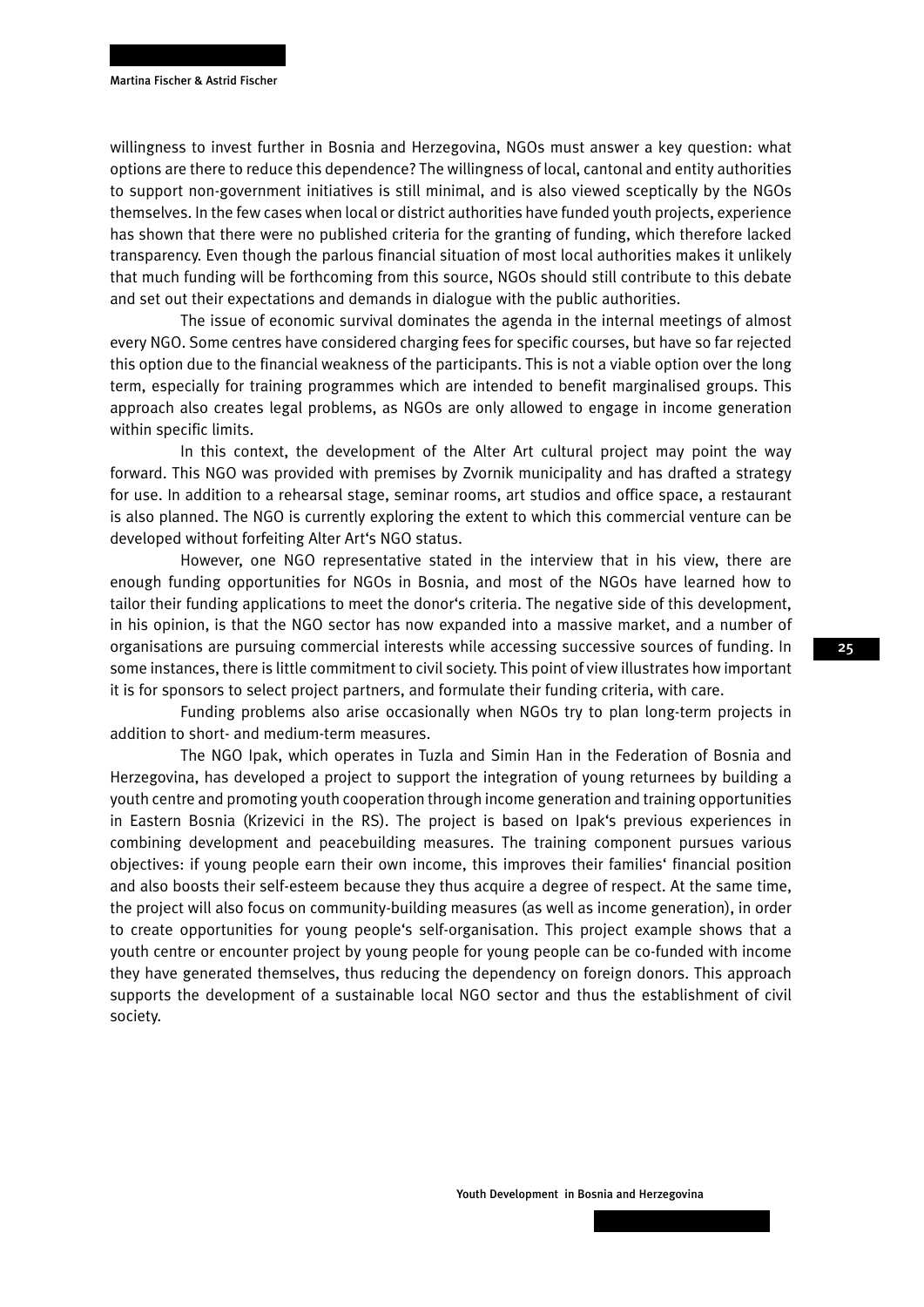## $\overline{5}$  "Lessons learned" and ideas for the further development of youth work

## *1) In Bosnia, there is a substantial need for training and income-generation projects for young people.*

Previous studies<sup>3</sup> have already highlighted the fact that out-migration from Bosnia has reached a very high level. Surveys and research undertaken by the Independent Bureau for Humanitarian Issues (IBHI) in conjunction with UNDP in 2001 revealed that 62% of young Bosnians wish to emigrate and would do so if they had the opportunity. The UNDP Human Development Report 2002 confirms this trend statistically: at least 92,000 young people left Bosnia and Herzegovina between January 1996 and the end of March 2001, with tens of thousands waiting for emigration visas. Faced with these alarming facts, High Representative Paddy Ashdown warned: "This haemorrhage of the young and talented poses perhaps the greatest long-term threat to this country." (Balkan Crisis Report No. 385, Institute for War and Peace Reporting, January 2003).

Given the widespread desire among young Bosnians to leave their country, offering them prospects is an urgent necessity. The approach adopted by the funded projects – to boost young people's selfesteem and encourage them to articulate their ideas and needs – is valuable in this context. However, youth work in Bosnia and Herzegovina must also give key priority to measures which create jobs and economic prospects for the country's young people.

The exodus, which has increased during the post-war period, is attributed to the following factors (Balkan Crisis Report No. 385, Institute for War and Peace Reporting, January 2003). There are still virtually no training opportunities in commerce or technical occupations for young people who have no interest in, or prospect of, a university career. Nor do the Bosnian universities offer any practical training. Young graduates in Bosnia and Herzegovina have virtually no chance of finding work because they have no practical skills. Disillusionment and the feeling that they are not needed take hold and lead to a lack of motivation and widespread lethargy. Disenchantment with politics (or politicians) and a general view that there is no point in taking part in elections are further outcomes.

Above all, there is still a lack of vocational training. The launch of suitable training programmes in technical or craft occupations, commerce and industry could improve young people's prospects in the job market and go a long way towards encouraging them to remain in their own country. Some NGOs (such as Ipak) have established future-oriented schemes in this field which could be a model for other projects. However, this task cannot be mastered by NGOs on their own. It is therefore important for foreign funding programmes to make an effort, at the same time, to establish targeted vocational training measures in Bosnia and Herzegovina in conjunction with the country's government agencies.

#### *2) Training and income-generation projects must be prepared with care.*

Training and income-generation projects awaken high expectations among young people. To ensure that these expectations are not disappointed and employment prospects are offered to young people, the following points should be borne in mind when developing this type of project:

The project partners must be selected with care. They should already have experience in this field

13 See GTZ – Martina Fischer/Julie Tumler: *Möglichkeiten der Förderung einer "Peace Constituency" in Bosnien-Herzegowina,*  Eschborn 2000, and Martina Fischer: *Vorschläge zur Unterstützung von Projekten der gemeinwesen- und beschäftigungsorien tierten Jugendarbeit; Bericht zum Gutachtereinsatz im Projekt "Förderung von Jugend-, Bildungs- und Kulturarbeit in BuH,* PN 2001.9081.9..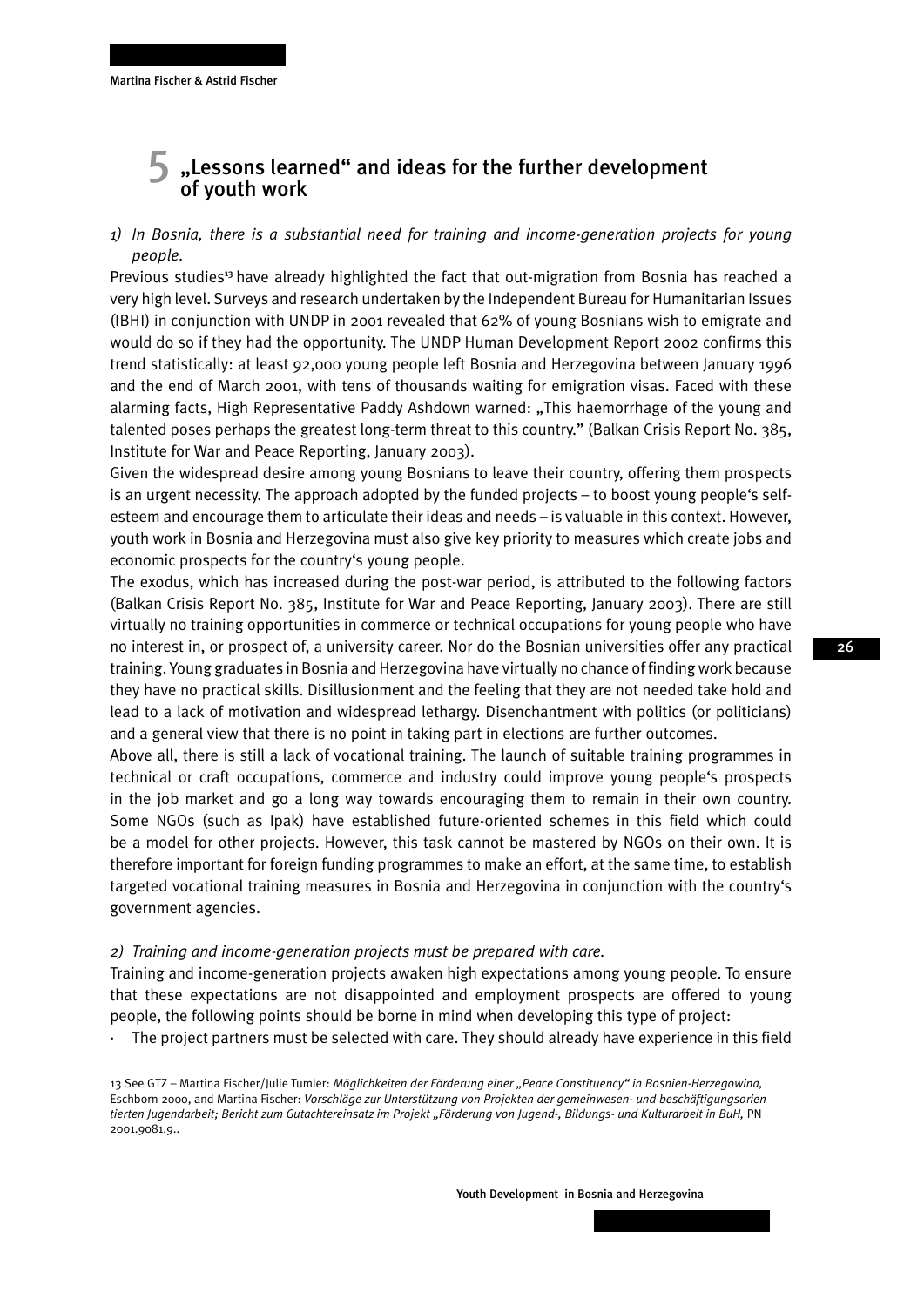and display a high level of longer-term commitment and reliability.

- · A precise needs analysis must be carried out. There must be a demand in the community for the goods or services being offered, in order to create sustainable jobs.
- Experience with the funding programme has shown that to ensure the success of incomegeneration projects, intensive cooperation with professionals from the relevant sector is essential. Working with companies may also be useful in this context.
- · Members of the target group should be involved in project development, and the project's opportunities and limits must be clarified to avoid awakening excessive or unrealistic expectations.
- The project should be integrated into the youth centre's overall strategy and be compatible with its other activities. In order to avoid imbalances, these other activities should not be neglected, to ensure that young people who are not participating in training and employment projects do not feel disadvantaged.

### *3) "Gender balance", as a funding criterion, needs to be reviewed and defined more precisely.* Experience with the funded projects has shown that young men and women in post-war societies are exposed to different realities and socially constructed roles.

Girls, especially in rural regions, are still confronted with very traditional expectations of their roles. However, some girls and young women whose families are from rural regions have experienced freedoms and less traditional roles as refugees in urban centres during and after the war. These freedoms and roles must be maintained, especially during refugee return to rural areas. Training and employment initiatives therefore need to be designed specifically for this group. When devising programmes for young women, the challenge is therefore not simply to adapt them to the customs of the village community, but also to help change these customs and thus maintain the freedoms and more modern roles experienced by the girls and young women in urban centres. However, girls and women should be offered programmes which appeal to them without overwhelming them or forcing them into open confrontation with their environment. When devising these programmes, it may be useful to involve parents and adopt measures to increase acceptance of the project in the family environment.

An understanding of the different roles and needs of boys and girls is not developed to an equal extent in all Bosnian NGOs. This does not mean abandoning the expectation that projects should respond to the different needs of boys and girls. To ensure that the NGOs do not view this funding criterion as a meaningless label to which they merely pay lip service, donor programmes should define their expectations as precisely as possible.

#### *4) "Interethnic cooperation", as a funding criterion, should be reviewed and modified.*

Inflexible funding criteria in this field can result in NGOs being overstretched or motivated to pursue inappropriate strategies. The experience gained by the organisations participating in the funding programme shows that inter-ethnic cooperation in post-war societies can generally only be achieved through longer-term processes of trust- and confidence-building.

Overcoming ethnopolitical lines of conflict may sometimes require multi-tiered strategies that initially concentrate on working with members of one specific "ethnic" or political group over a period of time, in order to foster their basic willingness to cooperate with other groups.

In strongly divided communities, approaches based on empowerment and developing young people's individual peace skills can make a more significant contribution to peacebuilding than "cooperation for cooperation's sake".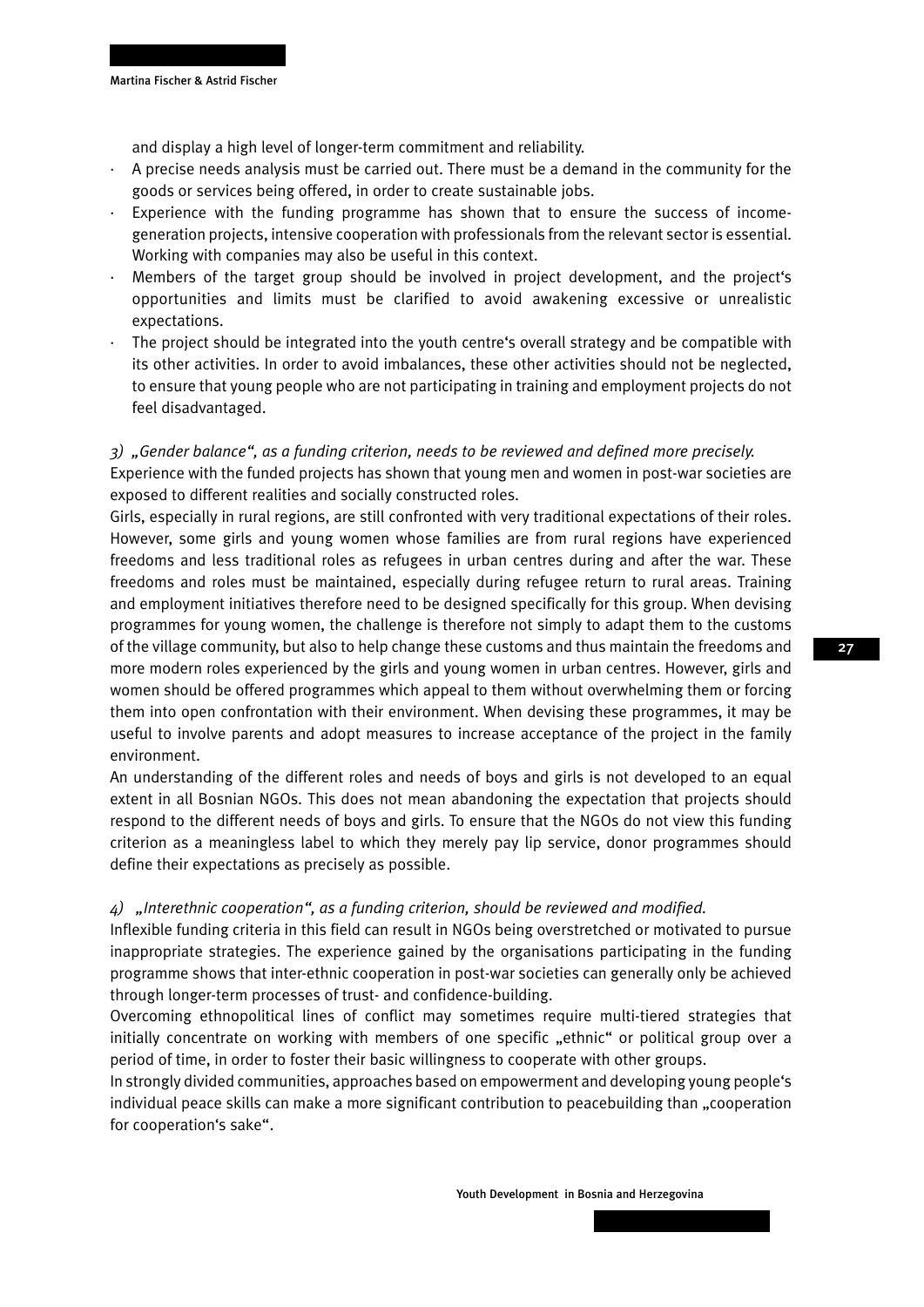A key prerequisite for sustainable interethnic cooperation in the field of youth development is to link encounter projects with opportunities which meet young people's needs for, and interest in, leisure activities and training.

Involving the family is essential. Trust- and confidence-building measures must also focus on the parents, in order to ensure their acceptance of the NGOs' work.

## *5) The task of equipping and reforming the school system is an urgent priority which requires joint strategies by government and civil society actors.*

One difficulty constantly facing NGOs is that school and education policy regulations adopted at a higher level are geared towards ethnic segregation (different curricula, linguistic segregation, religious greetings or rites, etc.). These make life difficult for teachers who are interested in multiethnic cooperation and, in many places, result in the geographical separation of children and young people from different communities. NGOs – no matter how successful their project strategy may be – are not in a position to transform school and education policy provisions that are geared towards ethnic segregation. However, the examples show that through their networking activities, they can help to establish a social climate which is favourable to peaceful community relations and understanding, in which people employed in education are encouraged to work towards changing these conditions.

External actors and funding agencies, in conjunction with NGOs, could make efforts to change the situation in the school system, especially in problem regions such as Eastern Bosnia. Starting points include providing equipment for schools and increasing the pressure on the political authorities to harmonise the school curricula in order to avoid further ethnic divisions. Furthermore, efforts should be made in cooperation with the state's education authorities to develop vocational training programmes which are tailored to regional and market conditions, in order to stem the ongoing and alarming brain drain out of Bosnia.

### *6) Constructive forms of cooperation between NGOs and local authorities should be given targeted support. .*

A key challenge for NGOs is also to cultivate contacts with representatives of politics and administration on an ongoing basis. Whenever personnel changes take place, new allies must be identified and persuaded to support the project's objectives. Constructive forms of cooperation with local authorities should therefore be given targeted support. A project developed by Gornij Vakuf Youth Centre (with support from Britain's Department for International Development – DFID) could serve as a model in this context. It is intended to foster closer cooperation with local authorities and schools on social issues. The aim is to identify a contact person in all institutions involved in youth work, so that when problems arise, a solution can be devised jointly between representatives of the Youth Office, the police, the school and the youth centre.

#### *7) Young people must be involved in the entire process of project development..*

Youth projects thrive on the commitment and ability of their staff to translate long-term goals into practical measures which they then implement. So it is important to involve the youth centres' users in the entire process of developing activities and services. This is the only way to ensure that projects address the needs of the target group. It is particularly important for young people to be trained in youth work. This is essential to ensure a ongoing supply of new recruits for the work in the youth centres. Gornij Vakuf and Ipak have been especially successful in this context.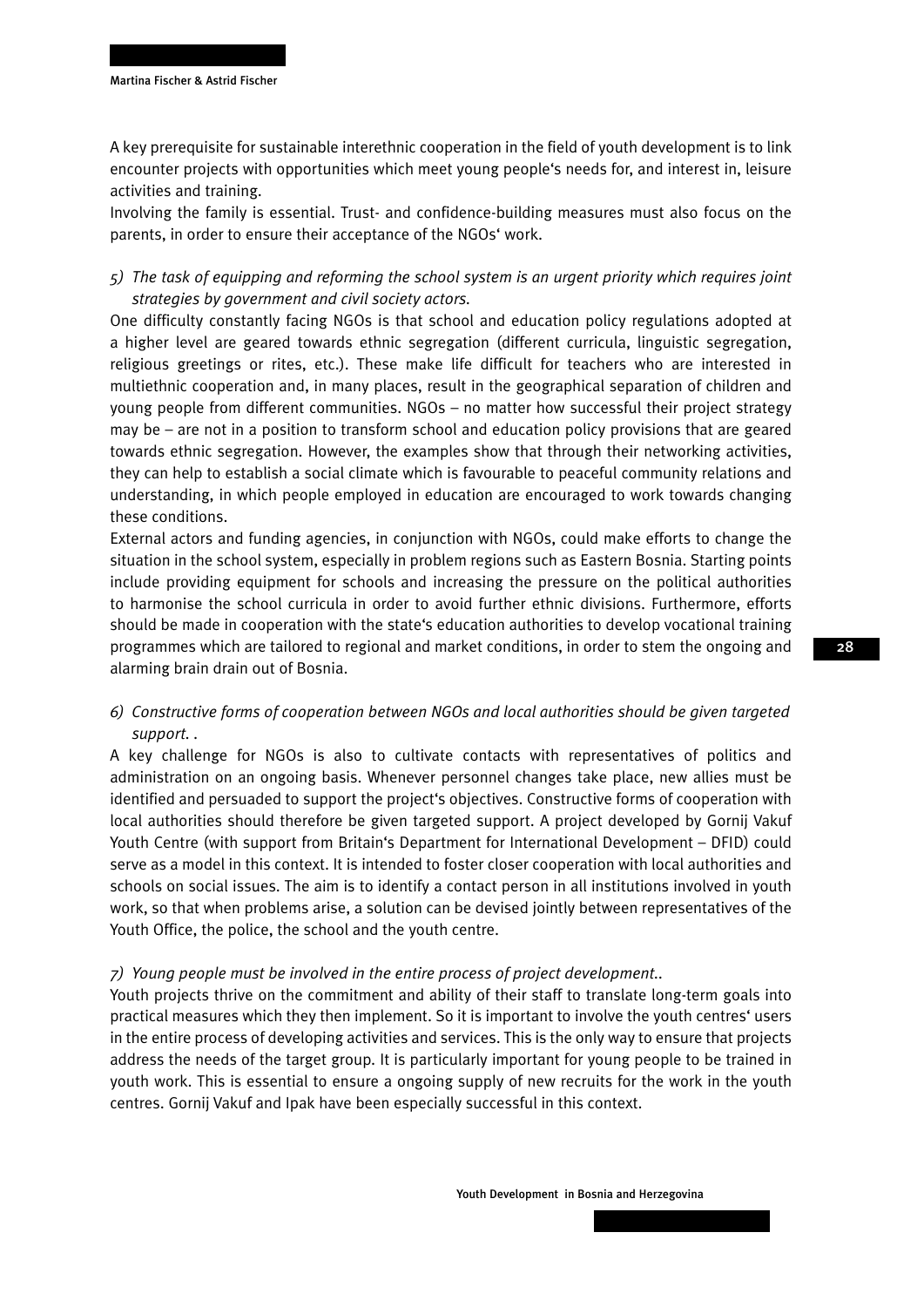#### *8) Funding strategies should be better attuned to the dynamics and needs of local NGOs.*

Experience has shown that many NGOs regard one-year funding periods as a problem, since they make long-term planning impossible. This practice of providing partial funding is an obstacle to project development..

· This means that larger amounts of funding should be made available for longer-term projects in the field of youth development. The funding period should be three years instead of one year.

· The establishment of a small-project fund specifically for short-term peacebuilding measures in the field of youth development in Bosnia would also be helpful. It would especially benefit smaller initiatives and youth projects based on self-organisation.

· Open funding strategies which can support existing projects and ongoing activities are also beneficial for youth projects.

#### *9) The careful selection of project partners is a prerequisite for the success of projects.*

Careful selection of partners and the development of a working relationship based on partnership with the NGO are key prerequisites for the projects. It is apparent that intensive discussions at local level before and during the project's lifetime may be more important than precisely formulated reports and applications. Project visits are also an important instrument in providing accurate information. Youth development projects should be prepared through intensive preliminary discussions and monitored by project managers during project visits. This ensures a regular dialogue about the NGOs' strategies and facilitates ongoing support, thus ensuring that the objectives of the funding programmes are compatible with those of the project itself. Project visits and interviews are also essential because the target group, i.e. young people, fluctuates considerably and projects are often subject to rapid changes (young people grow up and take on different interests, with younger participants moving up to take their place). As a result, the youth projects' objectives are constantly evolving. Not all youth groups are interested in interethnic encounter or support peacebuilding as an objective. Sometimes, specific people are committed to these aims, but this is no guarantee of continuity. The question whether or not an NGO should be funded cannot be determined solely on the basis of the written project applications or rigid regulations, but depends crucially on the specific persons involved. An accurate impression of their activities and attitudes can only be gained by meeting them in person.<sup>14</sup>

### *10) In NGO development, approaches based on partnership help to build trust and confidence and should be encouraged.*

During the three-year funding period, a relationship based on partnership was established between the funded NGOs and the foreign partners. However, there are further opportunities to improve the partnerships. To this end, foreign funding agencies should verify whether they are able to make resources available to provide the funded NGOs with regular feedback on their project reports. They should also compile a brief summary for the NGOs at the end of the project funding. This should contain a general assessment in the form of a "recommendation", which could then be presented by the NGO during inspections by the tax authorities and be submitted when applying to other sponsors for follow-up funding.

<sup>14</sup> In one case, an NGO which was shortlisted at the start of the programme had a very good reputation and had worked very hard to promote understanding in Bosnia. However, no funding was granted after it became apparent that the new members had rechannelled its agenda into nationalist activities.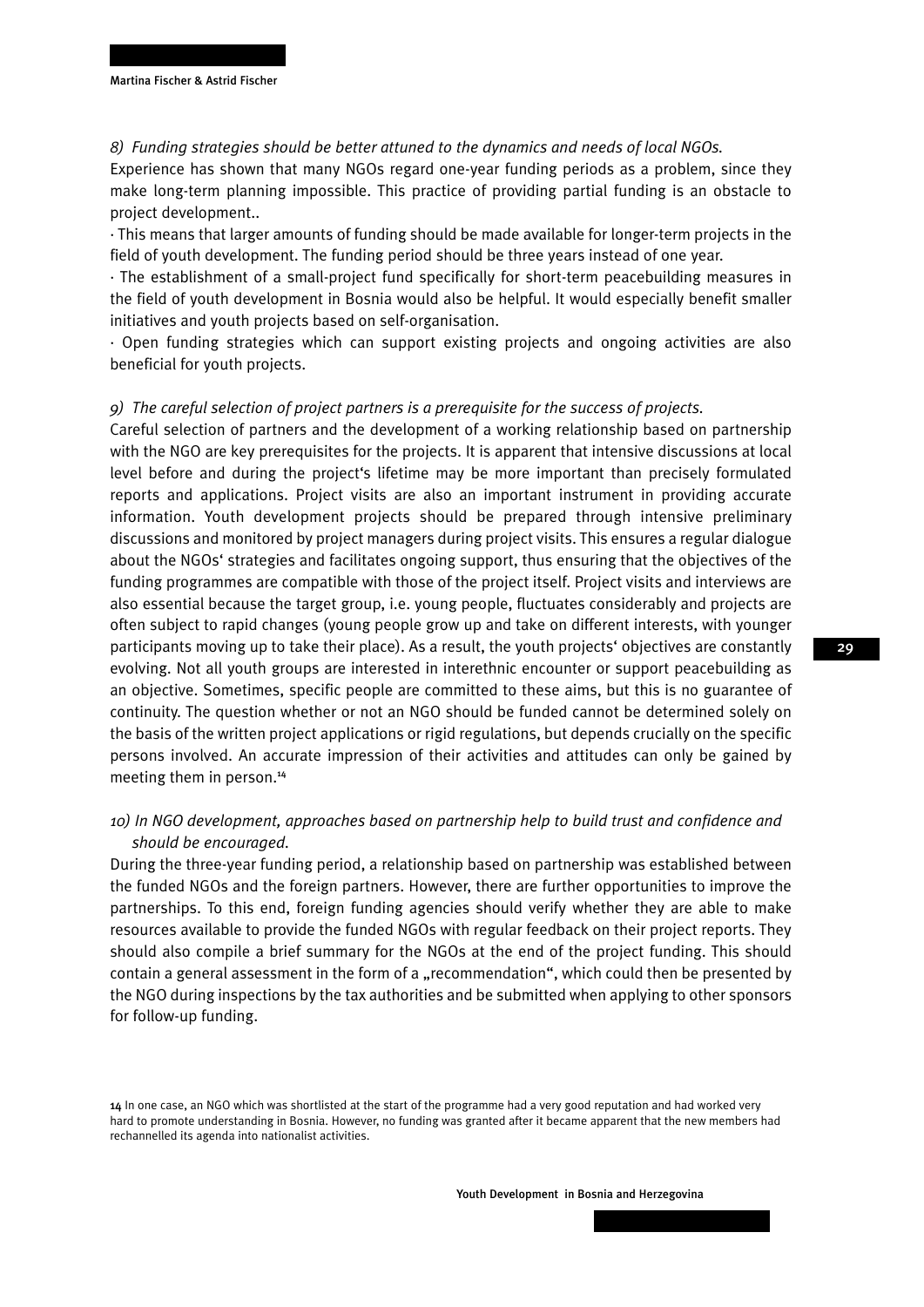## Appendix: Addresses of participating NGOs

| Alter Art                                                                      | Darko<br>Saracevic              | Varos 34<br>72270 Travnik - BiH<br>Tel. +387-32-185860                                                | darko@alterart.org<br>www.alterart.org/     |
|--------------------------------------------------------------------------------|---------------------------------|-------------------------------------------------------------------------------------------------------|---------------------------------------------|
| Biro za ljudska prava -<br>Human Rights Office<br>Bijeljina<br>(Youth Section) | Jelena<br>Sorak                 | Kneginje Milice 25<br>76 300 Bijeljina - BiH<br>Tel/Fax. + 387-55-401465                              | hro_bn@bn.rstel.net                         |
| Ipak - Tuzla                                                                   | Lahira<br>Sejfija               | Ul. Patriotske lige 10<br>75000 Tuzla - BiH<br>Tel./Fax +387-35-251396                                | lpaktz@max.ba                               |
| Omladinski Centar<br>Gornij Vakuf/Uskoplje                                     | Jasminka<br>Drino-Kirlic        | Ul. bratstva i jedinstva 10<br>70240 Gornji Vakuf-Uskoplje<br><b>BiH</b><br>Tel /Fax. +387 30 260 520 | ocgv@gmx.net<br>http://notrix.net/centar    |
| Omaldinski Cenatar<br>Zavidovici                                               | Ibro Slipic                     | Stjepana Radica bb<br>72220 Zavidovici - BiH<br>Tel. +387-32-873 749                                  | cmzav@bih.net.ba<br>www.cmzav.8m.com        |
| Prijateljice                                                                   | Jasminka<br>Tadic-<br>Husamovic | Slava Micica br. 19/I<br>75000 Tuzla - BiH<br>Tel. +387-35-245210Fax.<br>+387-35-245211               | hdprituz@bih.net.ba<br>www.prijateljice.net |
| <b>UNO</b>                                                                     | Dimitrije<br>Dragovic           | Club Underground<br>Dobrinja IV<br>71214 S. Sarajevo - BiH<br>Tel. +387-61-899970                     | uno@paleol.net<br>www.uno.rs.ba             |
| Wings of Hope                                                                  |                                 | Dervisa Numica 1a<br>71000 Sarajevo - BiH<br>Tel. +387 33 66 30 46<br>Fax +387 33 66 30 46            | wohbh@bih.net.ba<br>www.wingsofhope.nl/     |

Youth Development in Bosnia and Herzegovina